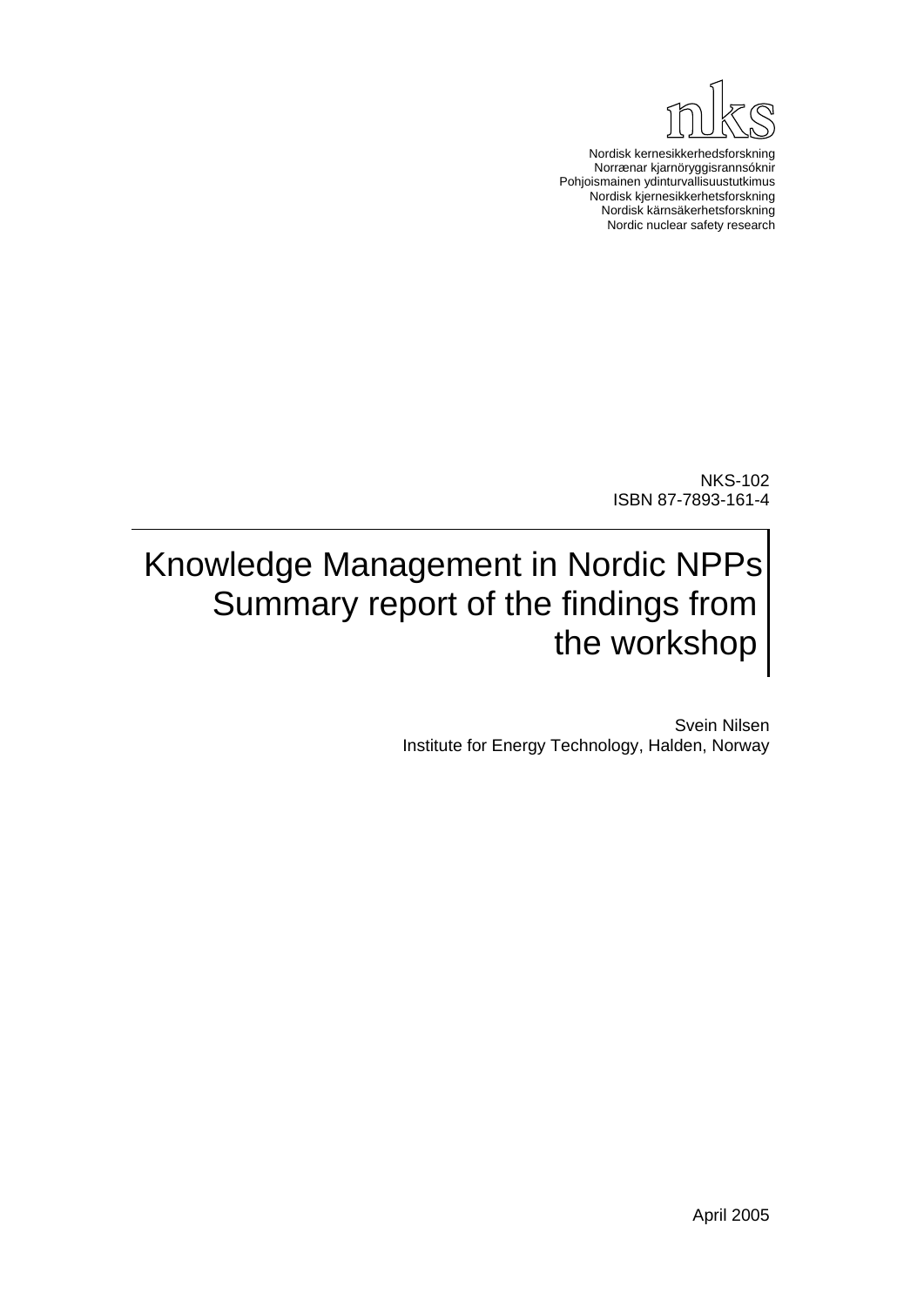

### **Abstract**

The title of the reported project is "Nordic Nuclear Safety Research (NKS) Workshop on Knowledge Management in Nordic NPPs". One important objective of this workshop was to explore if and how knowledge retention activities could be coordinated between the various Nordic utilities.

The main conclusions of the workshop can be summed up as follows: Establishing good knowledge management routines is recognized by many utilities today. However, there seem to be no real consensus on what should be focused on in the present situation. Maybe the most pressing problem is to avoid undesirable consequences of the massive retirement soon to follow. Still, there is no consensus on what those consequences might be, and what should be done to avoid them.

### **Key words**

Knowledge management, workshop, knowledge retention

NKS-102 ISBN 87-7893-161-4

Electronic report, April 2005

The report can be obtained from NKS Secretariat NKS-775 P.O. Box 49 DK - 4000 Roskilde, Denmark

Phone +45 4677 4045 Fax +45 4677 4046 www.nks.org e-mail nks@nks.org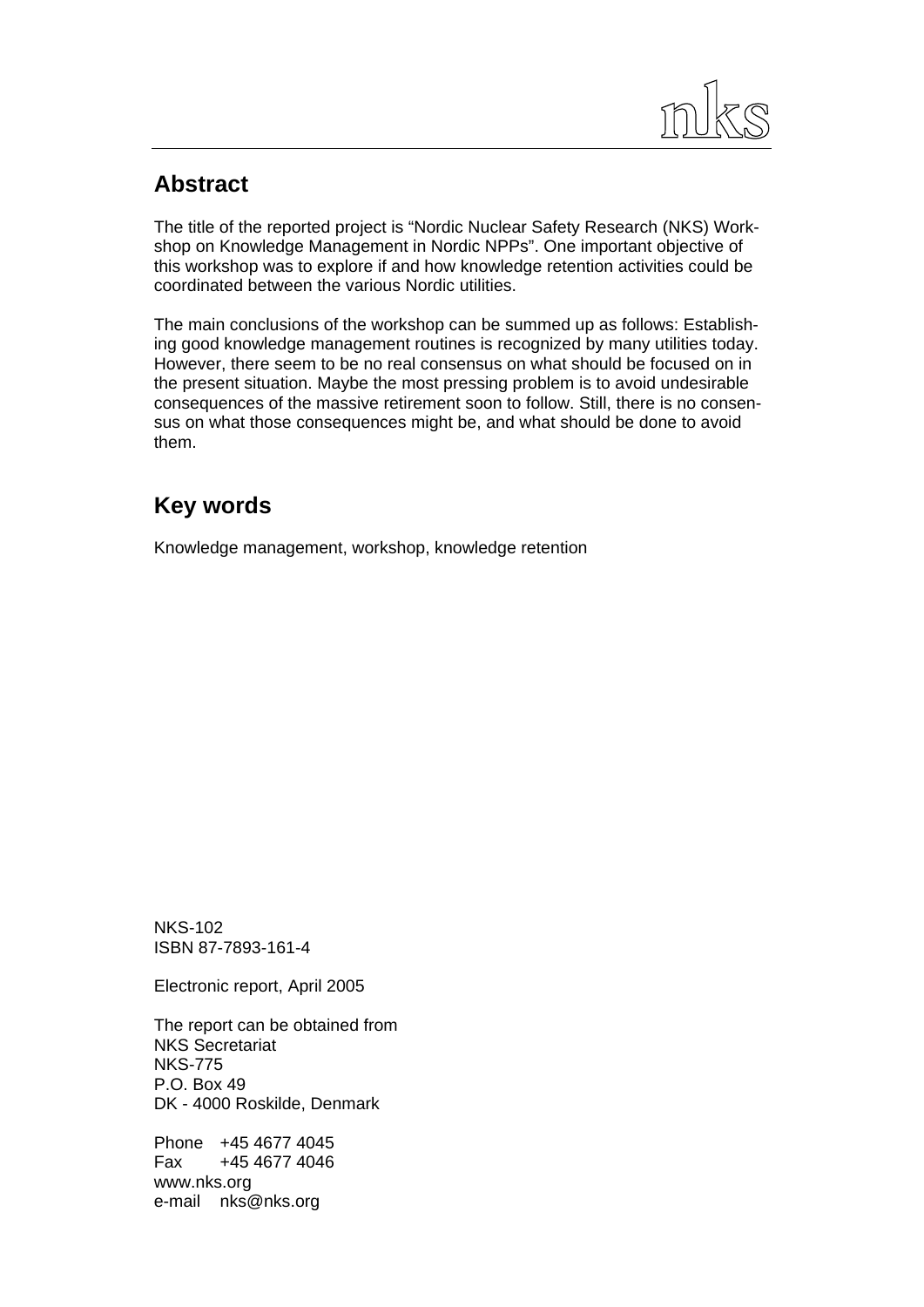# **Foreword**

This document is the summary report from the NKS funded workshop on 'KM in the Nordic Nuclear Power Plants' (NKS\_R\_2004\_39). The workshop was planned by a consortium consisting of TVO, VTT (Finland), Ringhals (Sweden) and IFE (Norway). This summary report which is defined as the final delivery of the project has been compiled by IFE.

The program of the workshop was structured into three main parts:

- 1. Presentations of the participants.
- 2. Structured discussions.
- 3. Recommendations from the workshop.

This report gives a summary of the reporting and discussions taking place at the workshop and the recommendation forwarded by the people attending.

Halden, December 2004

Svein Nilsen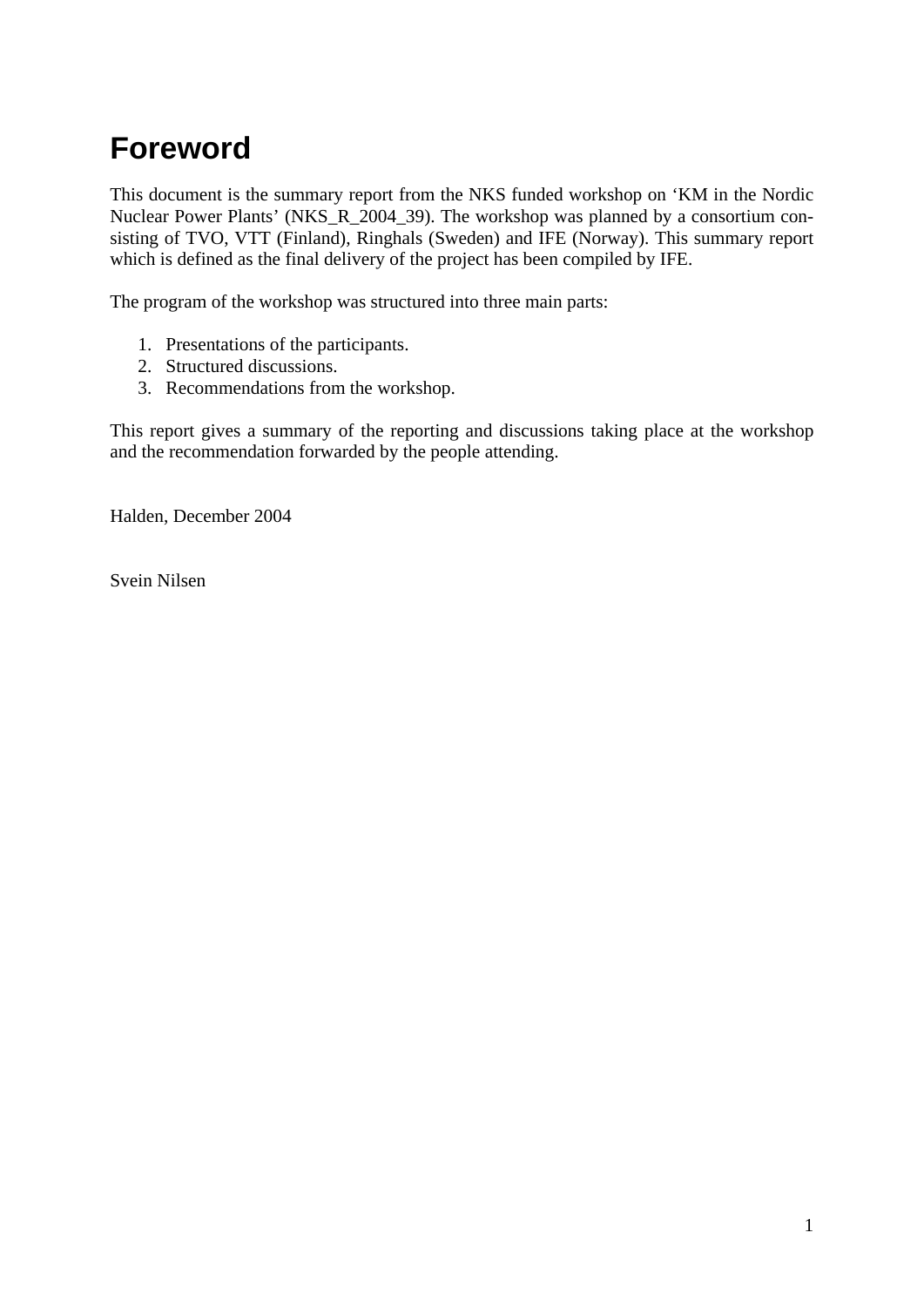# **Table of contents**

| 2. |                                                                                                                                                                                                                                                                                |  |
|----|--------------------------------------------------------------------------------------------------------------------------------------------------------------------------------------------------------------------------------------------------------------------------------|--|
| 3. | KNOWLEDGE MANAGEMENT ACTIVITIES REPORTED ON DURING THE WORKSHOP.  7                                                                                                                                                                                                            |  |
|    | 3.1<br>A SURVEY OF KM ACTIVITIES WORLDWIDE WITH AN EMPHASIZE ON NPPS - S.NILSEN(IFE) 7<br>3.2<br>3.3<br>ENHANCING THE TRANSFER OF EXPERT KNOW-HOW AT THE FINNISH NPPS - L.HYTTINEN(HUT) 9<br>3.4<br>THE TACO TRACEABILITY MODEL - CAN IT BE USED FOR KM? T.SIVERTSEN.(IFE)  11 |  |
|    | THE AKSIO PROJECT. REPORT ON WORK PROCESS MODELING TO SOLVE PROBLEMS RELATED<br>3.5                                                                                                                                                                                            |  |
|    | 4.                                                                                                                                                                                                                                                                             |  |
| 5. |                                                                                                                                                                                                                                                                                |  |
| 6. |                                                                                                                                                                                                                                                                                |  |
|    |                                                                                                                                                                                                                                                                                |  |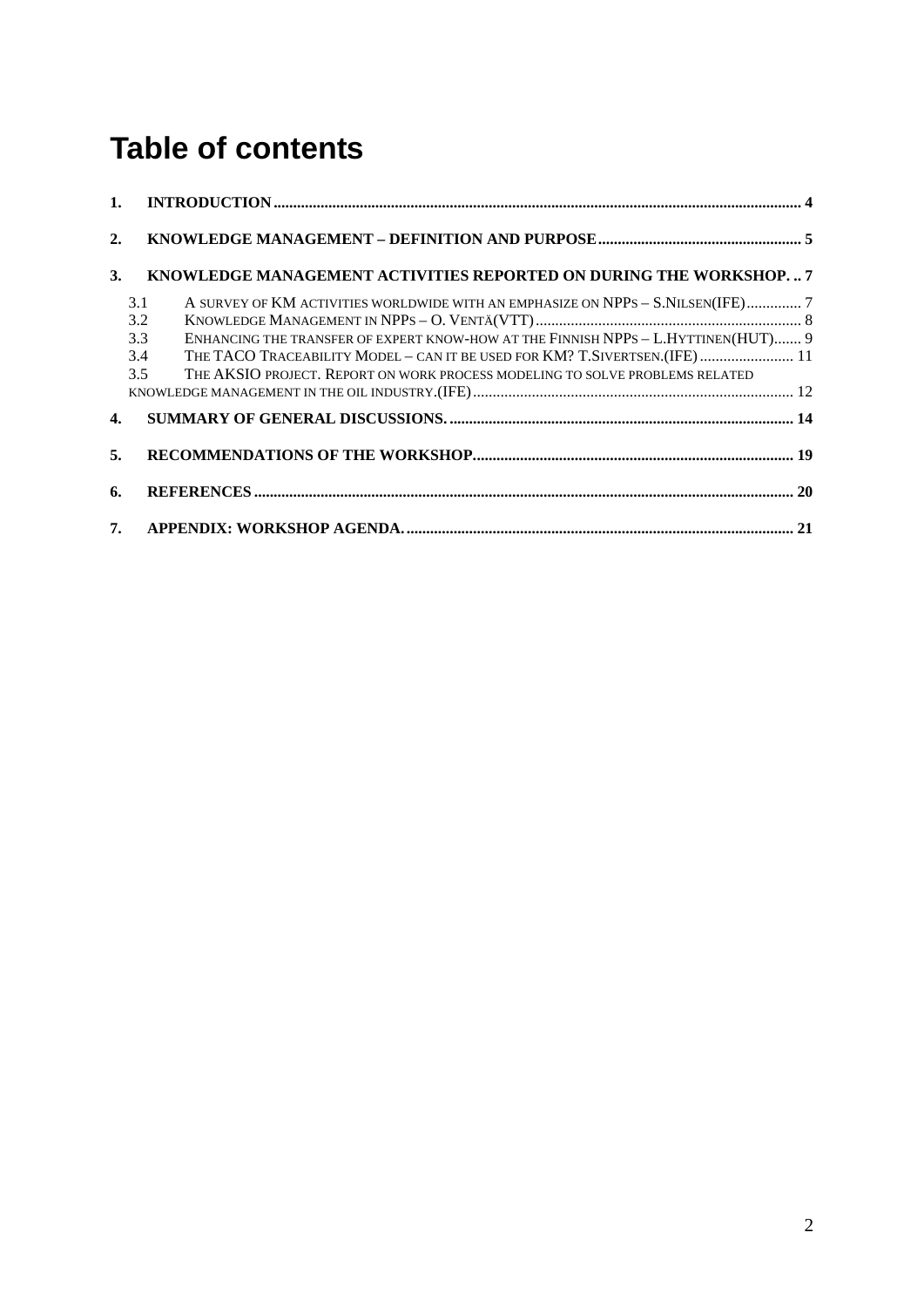# **Summary**

The title of the reported project is "Nordic Nuclear Safety Research (NKS) Workshop on Knowledge Management in Nordic NPPs". The NKS project number is NKS\_R\_2004\_39. One important objective of this workshop was to explore if and how knowledge retention activities could be coordinated between the various Nordic utilities. One hoped to be able to conclude on recommendations indicating how experiences could be shared between the various NPP utilities and to see if concerted actions should be carried out, possibly funded by NKS.

As soon as the funding of the workshop was certain, the consortium started to exert influence on people to secure their participation to the workshop. The initial feedback when promoting the workshop was encouraging. However, the eventual participation was less than the consortium hoped for, thus rendering a feedback probably not capturing all viewpoints of the Nordic NPP industry.

The main conclusions of the workshop can be summed up as follows: Establishing good knowledge management routines is recognized by many utilities today. However, there seem to be no real consensus on what should be focused on in the present situation. Maybe the most pressing problem is to avoid undesirable consequences of the massive retirement soon to follow. Still, there is no consensus on what those consequences might be, and what should be done to avoid them.

There is neither any clear signal from the safety authorities on how to approach the problem. This puts the utilities in a limbo on how to deal with the problem. Without clear indications from the safety authorities it is doubtful that the utilities will prioritize KM to the degree that will be needed to deal systematically with the problem.

It is the impression of the author that there is still some way to go before the Nordic NPP industry has decided on priorities and solution strategies for the knowledge management problems of the future.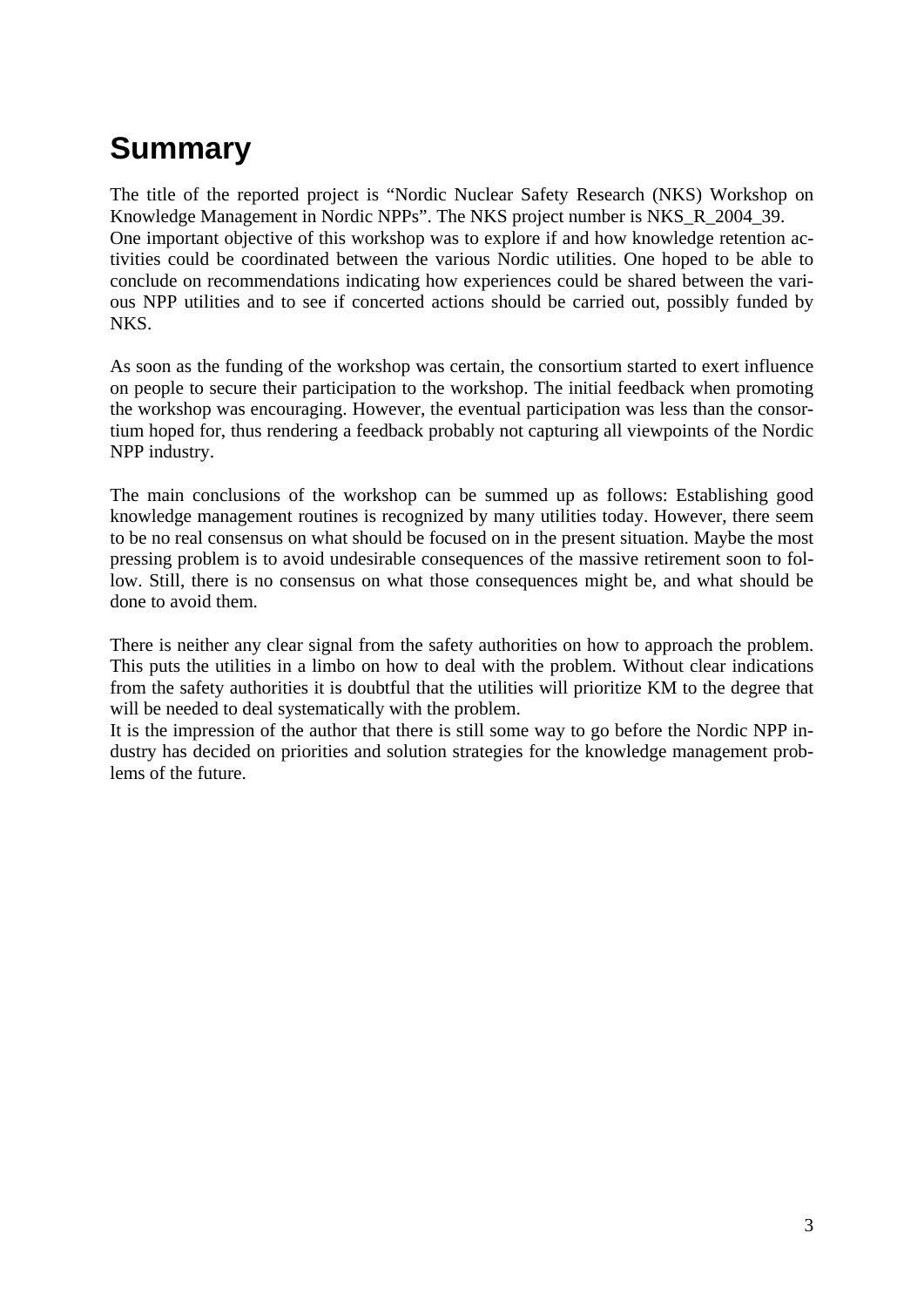# <span id="page-5-0"></span>**1. Introduction**

For some time, there has been a growing interest in and attentiveness to a field commonly known as Knowledge Management (KM). Eventually the field has also gained some recognition by the NPP community worldwide. Important world wide organizations such as IAEA and NEA have defined activities that address issues relevant to KM. In addition many national research institutes and singular utilities have defined activities of their own.

The reasons for this shift in interest are probably several. However, one of the most important reasons is possibly the concern for knowledge attrition. By and by the competence of the staff will be worn down, sometimes because it is not used but more often because employees either quit or retire. Retirement has become a serious problem in many parts of the world due the general age profile of the NPP staff. Reports say that many places as much as 40% of the staff will retire in less than 5 years. This is a critical problem that needs to be dealt with before it becomes too late.

The deregulation of the electricity market is probably another contributing factor. It has created harsher market conditions, which makes it increasingly harder for the single utility to prevail. KM offer solutions that help companies to acquire, preserve and re-use knowledge more efficiently.

There have been few reports (if any) on concerted KM activities within the Nordic countries. The assumption for the workshop was that it should be purposeful to start a discussion on whether some KM activities of the Nordic countries should be coordinated. A workshop was proposed to NKS and funding was made available by a decision by the NKS board in May 2004. An invitation was sent out in June, and some 30-40 persons were contacted directly. A first response was that many would be willing to participate, however the eventual registration was minimal. Hence, this report is not as balanced as it could have been, given a broader participation.

The program of the workshop was structured into three main parts:

- 1. Presentations of the participants.
- 2. Structured discussions.
- 3. Recommendations from the workshop.

The detailed program together with list of topics for discussion is given in the appendix.

This report gives a summary of the workshop and the recommendation forwarded by the people attending.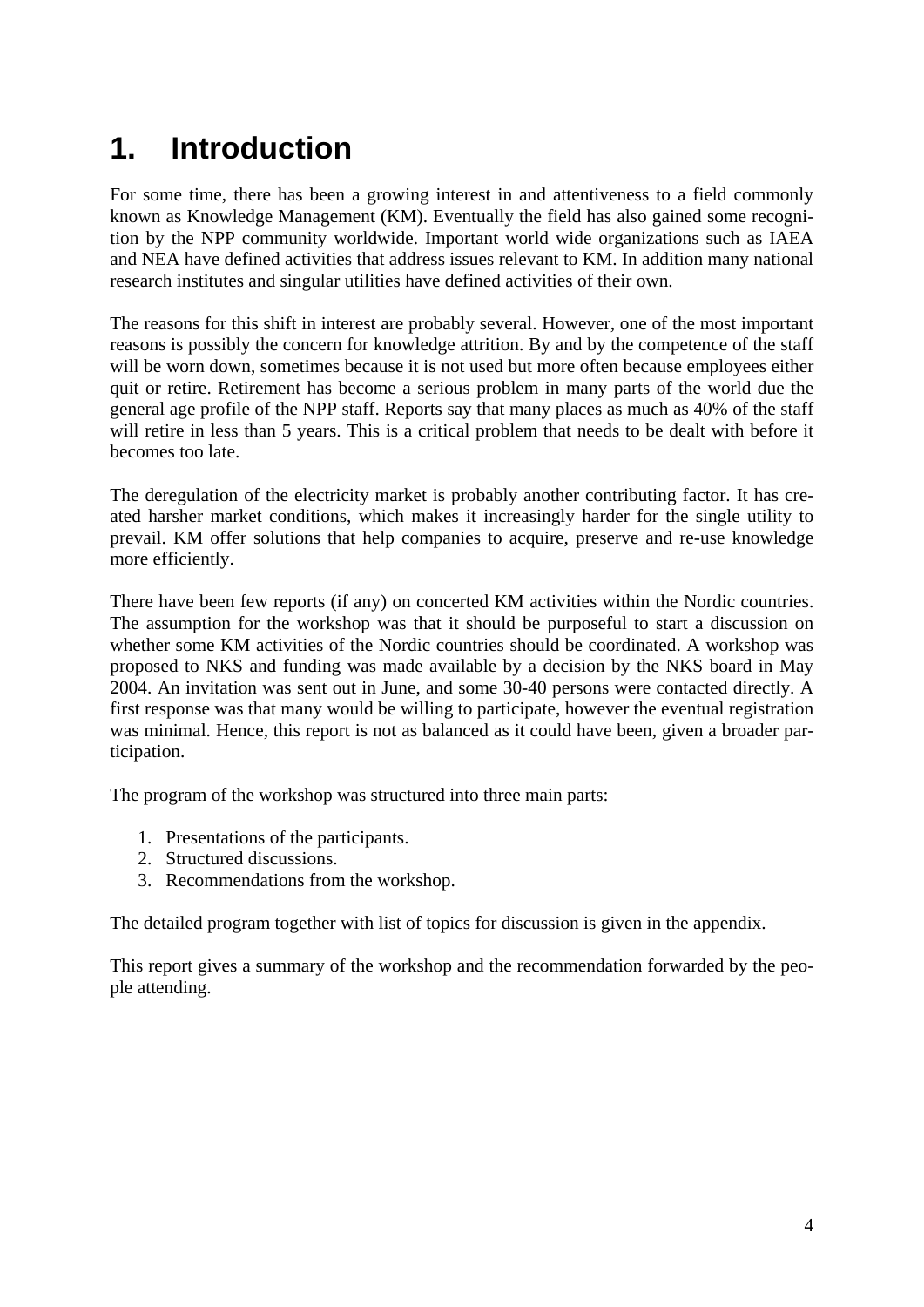# <span id="page-6-0"></span>**2. Knowledge Management – definition and purpose**

Knowledge Management is notoriously ill-defined and tends to concern absolutely anything going on within an enterprise. Many competing definitions exist. One of them is:"Knowledge Management enables the creation, distribution, and exploitation of knowledge to create and retain greater value from core business competencies" **[\[1](#page-21-1)**]. The reason for this pervasive tendency is obvious. In order for anybody to accomplish a task, knowledge pertaining to that task will be needed. However, starting to talk about Knowledge Management does not imply that there is no prior management of knowledge. The usual reason for bringing it up is that the management of that knowledge is *not satisfactory*. There is a certain discontent with respect to how competence is exploited in performing the various work processes of the organization.

This concern is found within very many domains today. The reasons may be several. One reason is the increased competition. Markets are continuously changing and more and more so. In order to survive in the competition it is crucial that the enterprise is adapting both to the market and the technology used to produce the goods that the market demands.

Increased competition does not only entail increased awareness of external conditions. Increased self-awareness is also required. It is important to know the strong points of the enterprise, to know the knowledge that really matters, the so called 'high value knowledge'. The high-value knowledge of the company is defined as that part of the knowledge that contributes decisively to the revenues of the firm. High-value knowledge is one of the factors that help a company to prevail against its competitors. Surprisingly, this knowledge may not always be easy to identify. In her book "Wellsprings of Knowledge" [2], Dorothy Leonard-Barton describes the 1988 purchase of Grimes by ElProduct, both being manufacturers of electroluminescent lamps. In addition to eliminating a competitor, ElProduct expected to benefit from what seemed to be Grime's expertise in producing high-quality lamps efficiently. Yet the company failed to realize that the critical expertise was the tacit knowledge of the line employees who incidentally did not transfer to the new operation.

Today many solutions aimed at improving knowledge management are being marketed. Knowledge management may thus be used to refer to these recent methods, tools and efforts supposed to *improve* (not implement) knowledge management.

During the first few years of KM the main focus was on the role of technology. Changes to the organization were not considered effective means to improve KM. This view prevailed almost 10 years from the beginning of the 90s to the new millennium. The predominant philosophy during this first period was the assumption that knowledge problems were caused by 'not-enough-of-explicit-knowledge'[3]. Consequently the challenge was to extract, codify, organise, index, and retrieve knowledge, from data, from people, from documents etc Technology/software was available to support those tasks to a certain degree, and appeared as an 'easy' way toward a working solution.

Much of this software had already been around supporting other branches of artificial intelligence field.

*[Knowledge acquisition](http://www.epistemics.co.uk/Notes/63-0-0.htm)* techniques are one example of techniques already developed in the pre KM era. This technology was originally intended to capture knowledge from 'experts' and by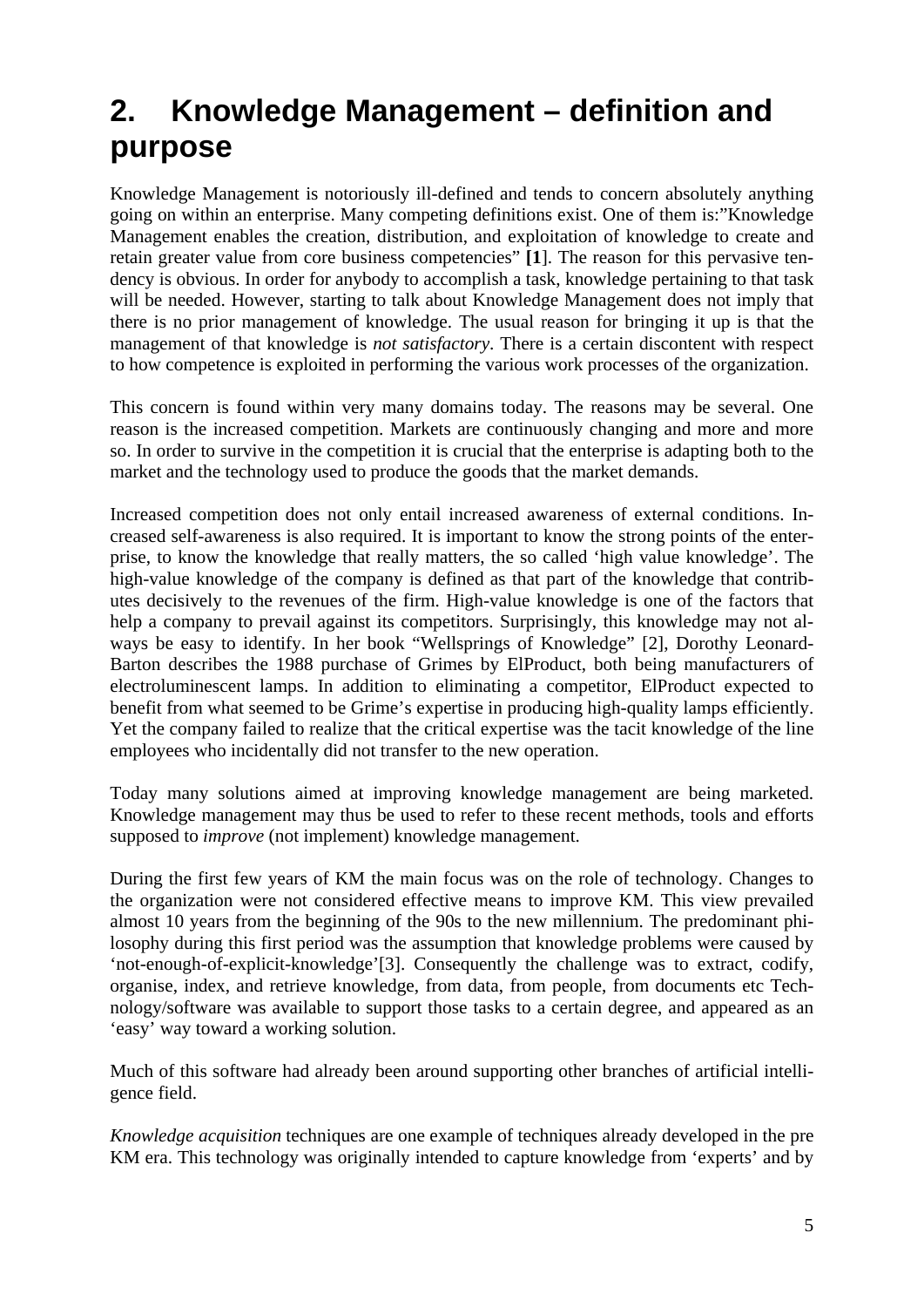using *[knowledge engineering](http://www.mdx.ac.uk/www/ai/samples/ke/51-know.htm)* to be included in 'expert systems' solutions. Another KM related topic that received attention in the pre KM era was the *[knowledge representation](http://medg.lcs.mit.edu/ftp/psz/k-rep.html)* problem. Knowledge Representation has always been central in the [artificial intelligence](http://www.aaai.org/home.html) field. The construction of ontologies was already an important issue early in the artificial intelligence era and received new attention in the KM era being essential to [semantic web](http://www.semanticweb.org/introduction.html) solutions. The KM era very much coincided with the WEB era and possibilities of synergy were readily identified. This is not surprising since the web is one common approach to deliver 'knowledge' and make that knowledge easily reusable.

*[Business intelligence](http://www.cutter.com/bia/)*, which relates to a specific aspect of the general knowledge problem, has a more recent development. It promoted, during the initial KM generation timeframe, disciplines like *[data mining](http://www.kdnuggets.com/faq/data-mining.html)* (and the related knowledge discovery in databases), *[OLAP](http://www.olapreport.com/)* (On-Line Analytical Processing) and *[data warehousing](http://www.dwinfocenter.org/defined.html)*. Other 'mining' methods heavily influenced by KM are *[text mining and web mining](http://www.cs.utexas.edu/users/pebronia/text-mining/)*.

Other disciplines like *[document management](http://www.documentiq.com/)* have also been included in the wider paradigm of knowledge management, since improving quality of documents, and their retrieval, can be seen as a relevant mean to leverage knowledge management.

After the first wave of knowledge management enthusiasm, reports on failures started to seep in, and the suspicions that KM was another consultant's fad started to spread. At the same time, some people started to look for explanation why so many KM initiatives failed.

As part of this process, new viewpoints on knowledge emerged:

- Knowledge is not really the asset, but the people owning the knowledge and able to exploit it are the asset.
- Knowledge is not only explicit, but also implicit and tacit, actually it could happen that the most valuable knowledge is tacit and so people started to suggest that an important part of knowledge could never be codified.
- Knowledge is extremely dynamic, technology often ended in creating repositories difficult to update.
- Instead of managing knowledge it is necessary to look at the knowledge process.

This lead to a big change in perspectives, and today some theoreticians talk about a first generation KM and the second generation.

The shift of focus to the human and organization does not mean that technology has become irrelevant, or that the first technological phase was a big mistake. Experiences collected during the first KM generation era are still useful since it enable a more focused exploitation of the technology during the second generation era (the era that we are currently experiencing).

Consequences of the new knowledge view are a shift of attention which corresponds very well with the MTO paradigm used by the Halden Reactor Project to classify the various branches of their research work. According to the MTO model, the performance of a given utility (inclusive its knowledge management activities) depends on the combination of influential factors belonging to Man, Technology and Organization.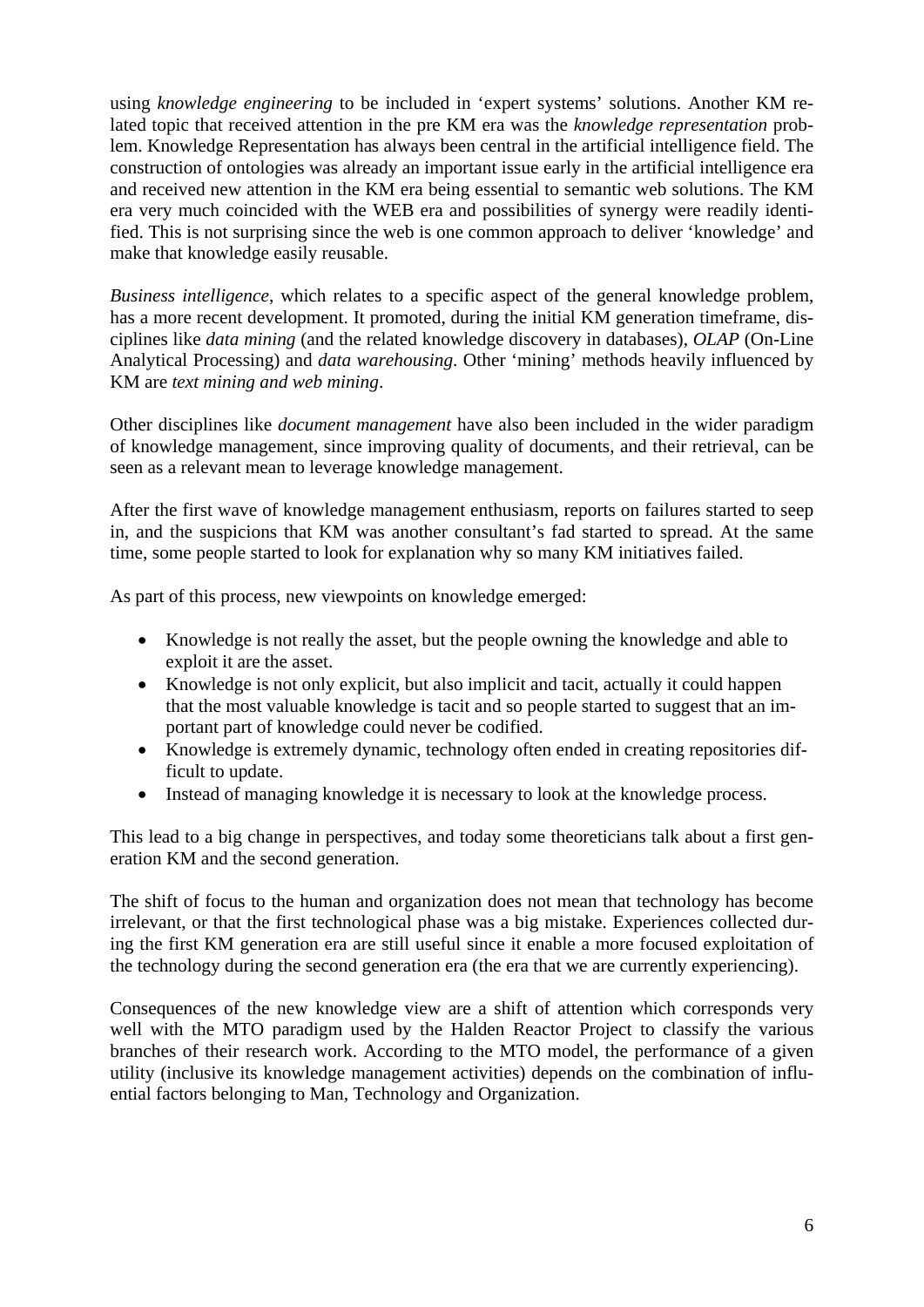# <span id="page-8-0"></span>**3. Knowledge Management Activities reported on during the workshop.**

Below is given a brief summary of the presentations given in the beginning of the workshop. The intention of the presentations was to focus on important facts pertaining to KM, in particular important to the NPP industry. In other words, the presentations were intended to be a starting point for the subsequent discussions.

### 3.1 A survey of KM activities worldwide with an emphasize on NPPs – S.Nilsen(IFE)

S. Nilsen gave an overview of the Knowledge Management stressing its pervasiveness in many domains. This pervasiveness can be explained by the general observation that in order to take actions or decisions aimed at any given reality, knowledge about that reality must be presumed. Nilsen explained about the various technological and organizational factors that would influence the quality of the knowledge management. In particular the organizational factors and the responsibility of the management were underlined. Nilsen also gave an overview of some NPP activities worldwide. Types of such KM activities include:

- KM to improve safety cultures.
- Guidelines on KM.
- Guidelines on Knowledge Elicitation and Preservation.
- Technological Basis for KM solutions.
- Portal Technology
- Knowledge Retention Activities.
- Supply Chain Re-Engineering Activities.
- Knowledge Dissemination across Enterprise to Local Plants.
- Knowledge Retention to support Decommissioning.

Nilsen also gave an account of the KM activities of the Halden Project which are:

- Using Learning Organization Principles to improve the performance of the Central Control Room Operators. Learning Organization Principles try to introduce holistic thinking to the organization and establish a feedback loop facilitating learning from own (and others) experiences more efficient.
- Using KM tools and methods to implement better operating procedure maintenance.
- Establishing a portal to give more intelligent support to the member organizations when searching for reports and papers produced by the Halden Project.

During the ensuing discussion, the question was raised what could make the management more successful in communicating their strategic ideas downward in the organization. There was a consensus among the participants that the responsibility of the management does not stop with creating a climate affording knowledge exchange across the organization, but also to make the employees understand the strategic vision of the management (supporting knowledge flow downwards in the organization).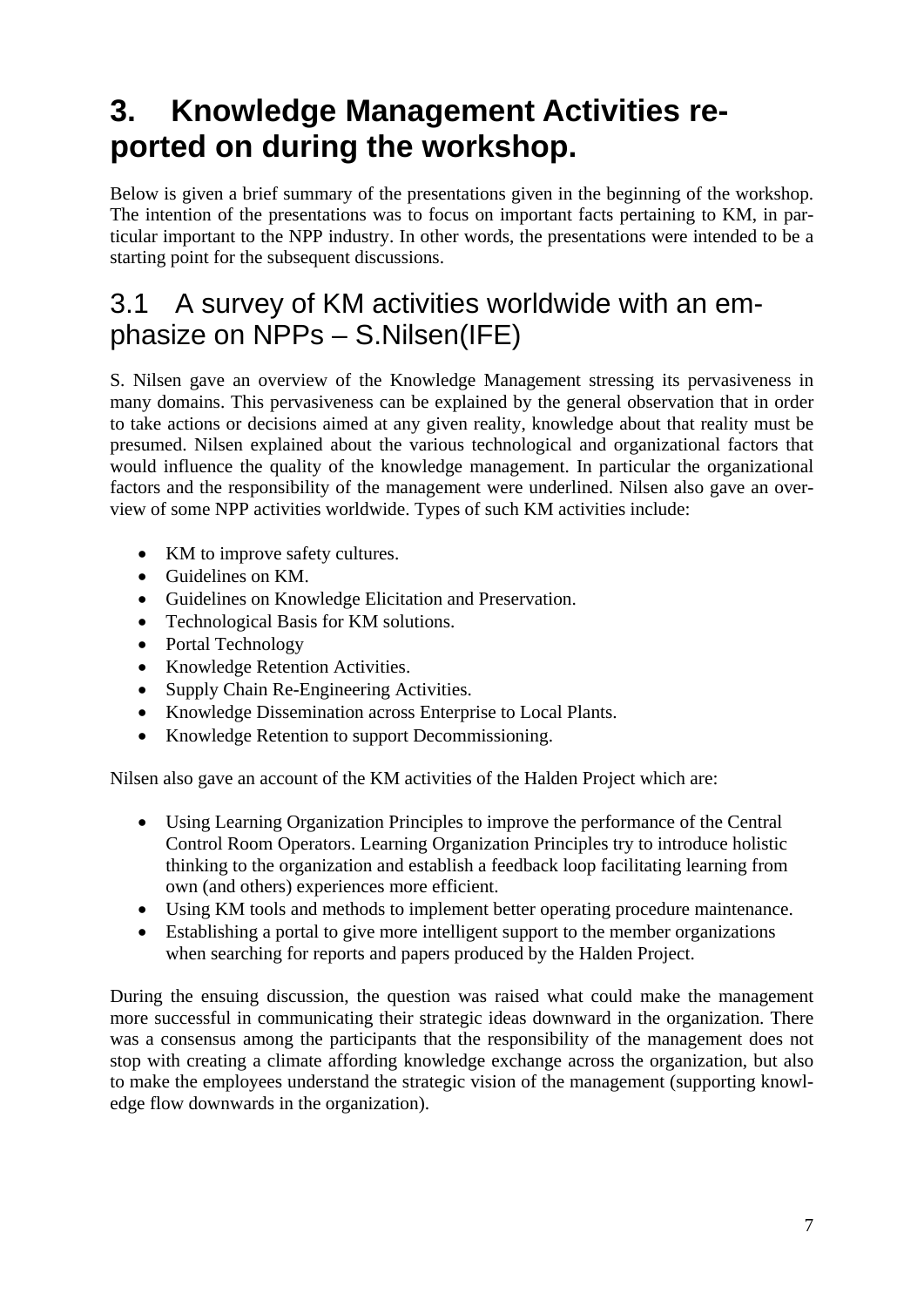<span id="page-9-0"></span>A question relating to knowledge quality was also raised. Since much knowledge is dynamic, it is important to implements some kind of 'best before' mechanism that would eventually lead to either a deletion of the fact from the knowledgebase or a piece of previous knowledge to be considered false.

### 3.2 Knowledge Management in NPPs – O. Ventä(VTT)

O.Venta gave a broad introduction to VTT activities pertaining to KM. VTT has activities both within the Technology branch and the M&O branch, though not all associating with the NPP industry.

In the M&O vein, VTT has contributed research in the mechanisms of the social construction of safety and efficiency in industrial organizations. Main elements of this research are to understand the interaction of the subjective process with the objective organizational performance. The focus is on the manner in which the employees construct their work, make it befitting to the organization and its demands. The influence and dynamics of the organizational culture is important in this respect.

Modern industrial organizations are constantly forced to improve their knowledge management due to competition and people leaving the organization, while at the same time they need to ensure and prove their reliability and safety to the general public. Adapting the organizational culture has been proposed as one mean to tackle these challenges. Old, rigid organizational structures and narrow-mindedness can inhibit change and be detrimental to the effectiveness of organization.

In order to be able to make an objective assessment on the organizational culture, organizational culture is defined in terms of *organizational core tasks* (OCT) [4]. The OCT is composed of four analytical components: the object of the activity, the objective of the activity, constraints and requirements of the activity. The object of the activity (e.g. particular power plant, manufacturing plant or offshore platform) and the environment (e.g. deregulated electricity market) put constraints on the fulfillment of the OCT (e.g. generating electricity safely and economically by light boiling water nuclear reactor to the electricity market at a competitive price). The OCT frames the motive of the activity and the shared constraints and requirements that all the workers have to take into account in all their tasks.

Concerning the representation of knowledge and its exchange, VTT has a strong focus on standardization. This is related to the recent trends in IT. It also related to the trend that NPP activities are increasingly more outsourced.

Present standards considered to be of importance in the future are

- ODBC, JDBC, ADO
- SOAP, WSDL, UDDI
- XML, XSD, RDF
- WWW, WAP, SMS

One potential problem is that these standards are representing rather shallow semantics, and deeper (and probably more domain specific) semantics/ontologies are needed to represent and exchange knowledge more effectively.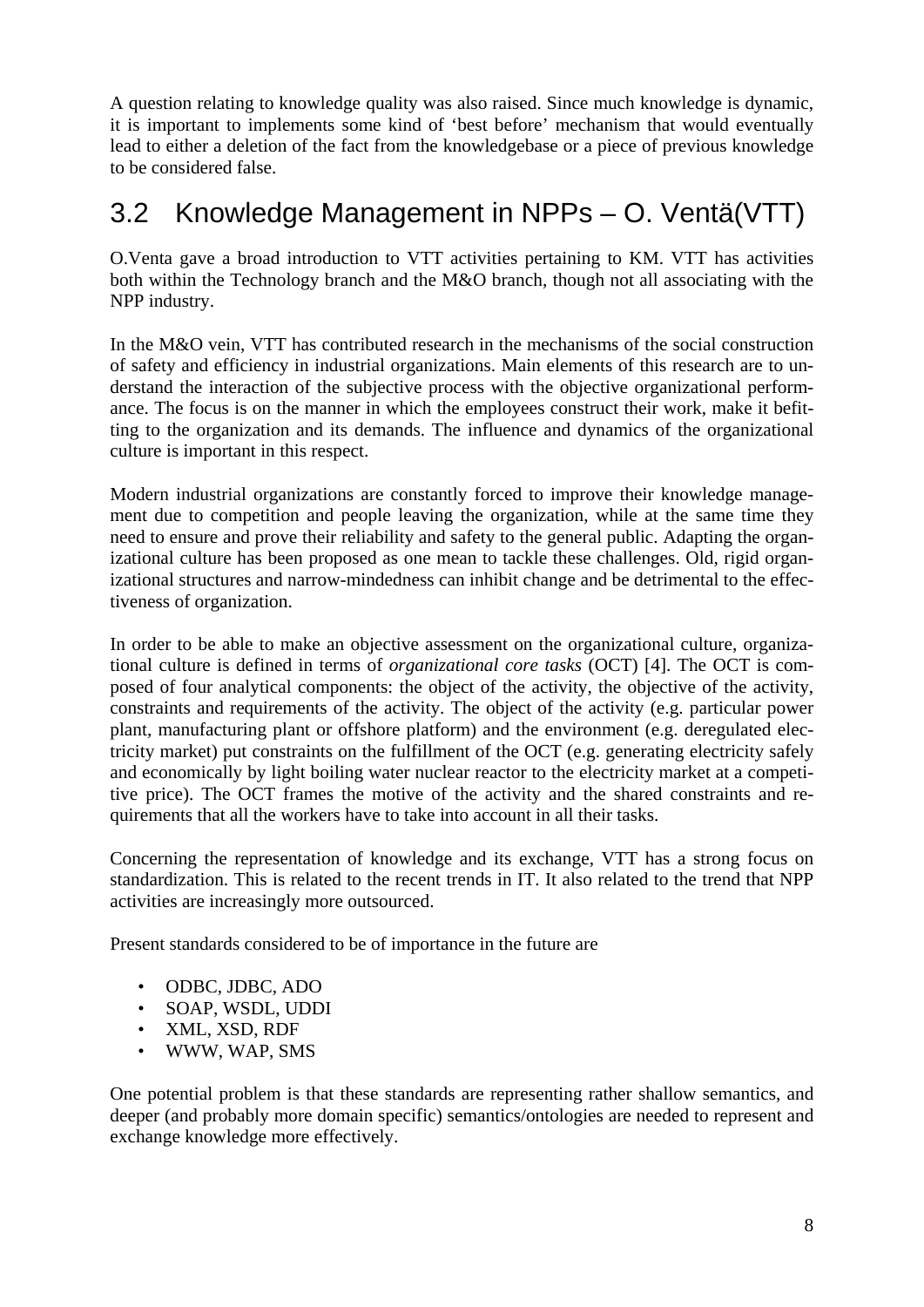<span id="page-10-0"></span>Among the NPP related areas, VTT considers the following to be of importance in a working KM solution:

- Knowledge on nuclear process technology
- Knowledge on organization structure
- Knowledge on the operational processes
	- o Management
	- o Operative use
	- o Maintenance, development
	- o Procurement, logistics
	- o Auxiliary functions
- Identification of fields requiring cooperation between organizational units
	- o Configuration management
	- o Life time management
	- o Performance measurement
	- o Expertise and experience management
	- o Safety management
	- o Fuel management

### 3.3 Enhancing the transfer of expert know-how at the Finnish NPPs – L.Hyttinen(HUT)

A research group in Helsinki University of Technology BIT Research Centre has a special interest to explore the role and challenges related to the transfer of so-called *tacit* knowledge. They started researching in the NPP context in spring 2004 with a pre-study which has been reported e.g. in [5] and [6].

Tacit knowledge has at least two different definitions. One definition states that tacit knowledge is knowledge that cannot be documented explicitly in a feasible manner. This is the narrow definition. The other definition is that tacit knowledge is all knowledge that has not been documented. This is a more liberal that includes the first definition. Hyttinen primarily focused on knowledge complying with the second definition.

Hyttinen reported on a pre-study made at Finnish NPPs, including 17 interviews and 2 group discussions. The purpose of this pre-study was to investigate:

- The role and importance of tacit knowledge at the NPPs
- Current challenges in transferring tacit knowledge
- Methods currently in use for transferring tacit knowledge at the Finnish NPPs

The pre-study indicates that tacit knowledge is significant to the operation of Finnish NPPs, and that there exists an important and substantial amount of expertise not available in documents.

Based on the data gathered, it seems that major parts of tacit knowledge cannot be shared by verbalizing and disseminating it through knowledge management systems In the organizations studied, experienced workers have attempted to externalize their tacit knowledge, but there were several obstacles to share tacit knowledge in explicit form.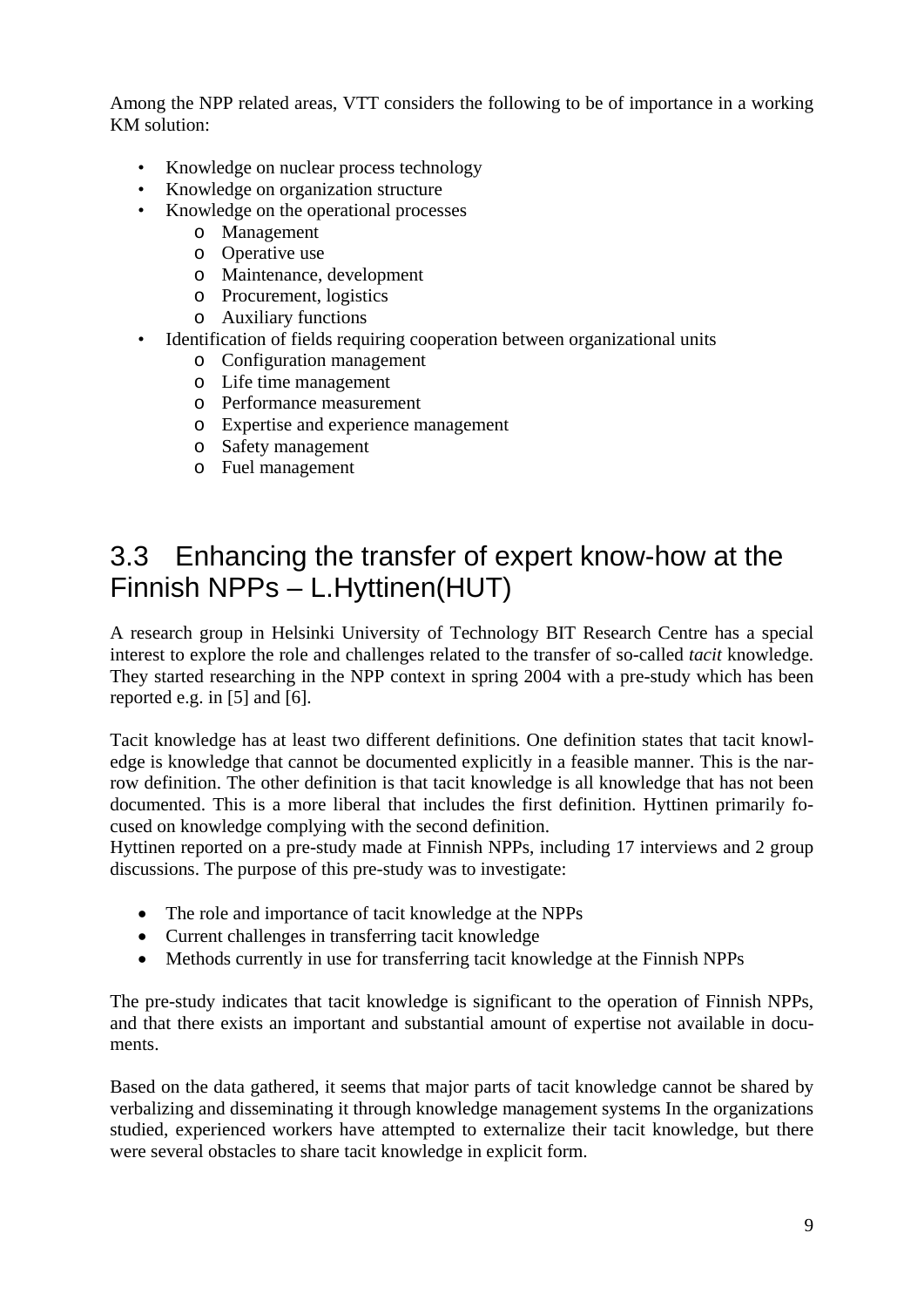First, when externalizing the tacit knowledge on their own much essential knowledge was left out by the expert, knowledge that was considered self-evident. Normally, experts were unable to assume the position of a novice worker and generally they did not know what kind of knowledge should be conveyed. During face-to-face interaction between novices and experts, psychological and social factors came into play. These factors are left out in a setting where experts have to document knowledge by themselves. Motivation and ability of the mentors to share tacit knowledge were especially influential to the outcome of the knowledge sharing process. The eagerness of the new workers to learn and the enthusiasm and willingness of the experts to share their experience was very much influencing the result. Also the ability of the experts to reflect on and communicate their know-how, and the ability of the learners to pose questions to reduce ambiguities seemed to affect effectiveness of the tacit knowledge sharing.

Moreover, if the working culture of a work unit favored specialization rather than multiprofessionalism, new workers were able to utilize newly learned tacit knowledge only in a few tasks. Thus, expertise acquired in other tasks was in danger of becoming obsolete. Even though many methods for sharing tacit knowledge were used in the organizations, tacit knowledge sharing occurred fairly unsystematically. There was no general knowledge about *what actually happened* when an expert and a new worker interacted and *how* tacit knowledge was shared in this relationship. Several research questions pose themselves

- In what ways is tacit knowledge communicated?
- Can knowledge be efficiently shared by asking questions, observing and imitating or telling narratives?
- Can knowledge sharing be modeled as a process and do these ways of communication have different implications in different phases of the process?
- How can the accumulation of expertise of the novice worker be described?
- How will the increase in trust between the expert and the novice influence the knowledge transfer process, its phases and the ways the expert and the novice communicate?

These questions need immediate attention, not the least due to the approaching retirement of knowledgeable staff. It will also take some time to find an appropriate solution to the transfer problem due to the following facts

- Apprenticeship requires resources and time
- Experts may lack abilities in teaching and guiding and may need training and motivation to be able to accomplish the mentoring in a satisfactory manner.
- Documenting tacit knowledge can be impossible/ unpractical and for this reason other solutions like mentoring should also be applied.
- All tacit knowledge is not worth transferring, and it may take time to identify what knowledge should be preserved.

The project will thus be carried on with the purpose to enhance the transfer of tacit knowledge to the new employees before the retirement of the experienced staff. The actions for 2005 and 2006 comprise:

- Pilot and implement methods enhancing the transfer of tacit knowledge in four cases selected by company representatives.
- Analyze experiences related to implementation of the methods and possibly recommending further studies within the field.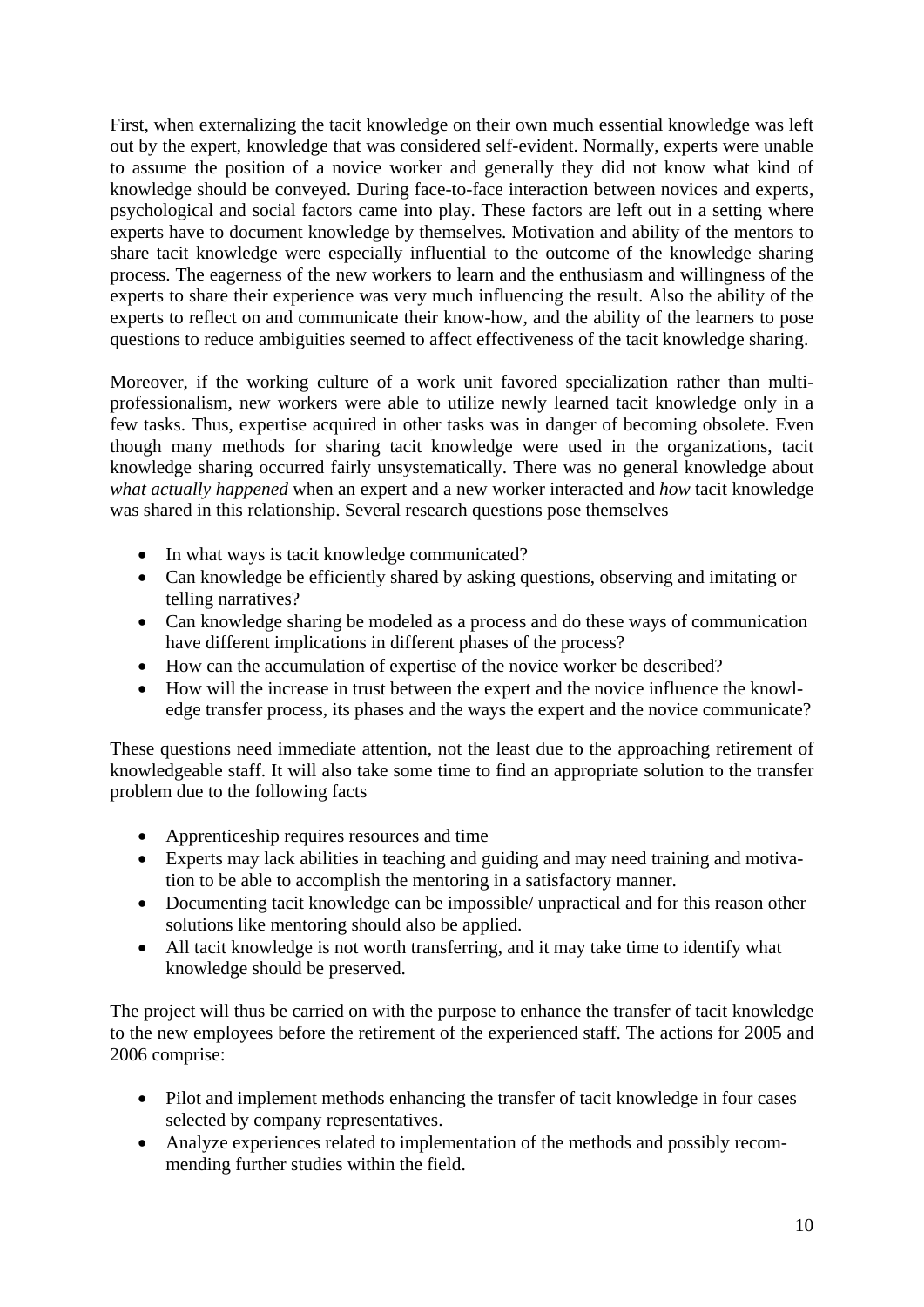<span id="page-12-0"></span>The selected cases are:

- Loviisa:
	- o occupational instruction in mechanical maintenance
	- o control room training period
- Olkiluoto:
	- o master-apprentice pairs
	- o transfer of expertise from OL1 and OL2 to selected groups in OL3

### 3.4 The TACO Traceability Model – can it be used for KM? T.Sivertsen.(IFE)

Sivertsen gave an overview of the TACO (Traceability and Communication of Requirements in Digital I&C Systems Development) project. The overall objective of the TACO project is to improve the knowledge on principles and best practices related to requirement traceability and communication. This comprises:

- *The requirements elicitation process*: Best practices and most important criteria for ensuring effective communication leading up to the requirements specification. Sources of ambiguities, misunderstandings, inconsistencies and defects in these requirements, and how they can be eliminated or their impact reduced.
- *Requirements analysis*: Efficient communication between the experts performing the analysis, and the process experts. Demonstration that the requirements analysis correctly reflects the safety analysis of the plant and other relevant information.
- *Traceability of requirements*: Traceability of requirements from the requirements specification to the requirements of the computer system, and through the different design phases.
- *Understandability*: Effective means to make the computer system requirements understandable to all parties, in particular when a high degree of formalization is employed.

It is interesting (but maybe not surprising) to see that exactly the same concerns relate with good knowledge management. There is a knowledge elicitation process preceding the externalization of knowledge that should be handled in an appropriate manner. There is a need to be able to verify the knowledge thus capitalized. Third, not only requirements are dynamic, but most kinds of knowledge are dynamic and the evolution process should be controlled and documented. Finally, all kind of knowledge should be available in a form that helps apprehension. This close correspondence is not surprising, since requirements are just one type of knowledge.

The question thus poses itself: What are the potentials of combining forces between a possible future NKS funded KM project and an extension to the TACO project?

One important result of the TACO project this far is the so-called *TACO shell*. The TACO Shell is a framework for traceability and communication of requirements. The shell can be filled with different *ingredients* to reflect the needs in different application areas. To facilitate its practical use, the shell is provided with *recipes*, for filling it with the different ingredients and utilizing it for its intended appliance By varying the ingredients and recipes, the shell can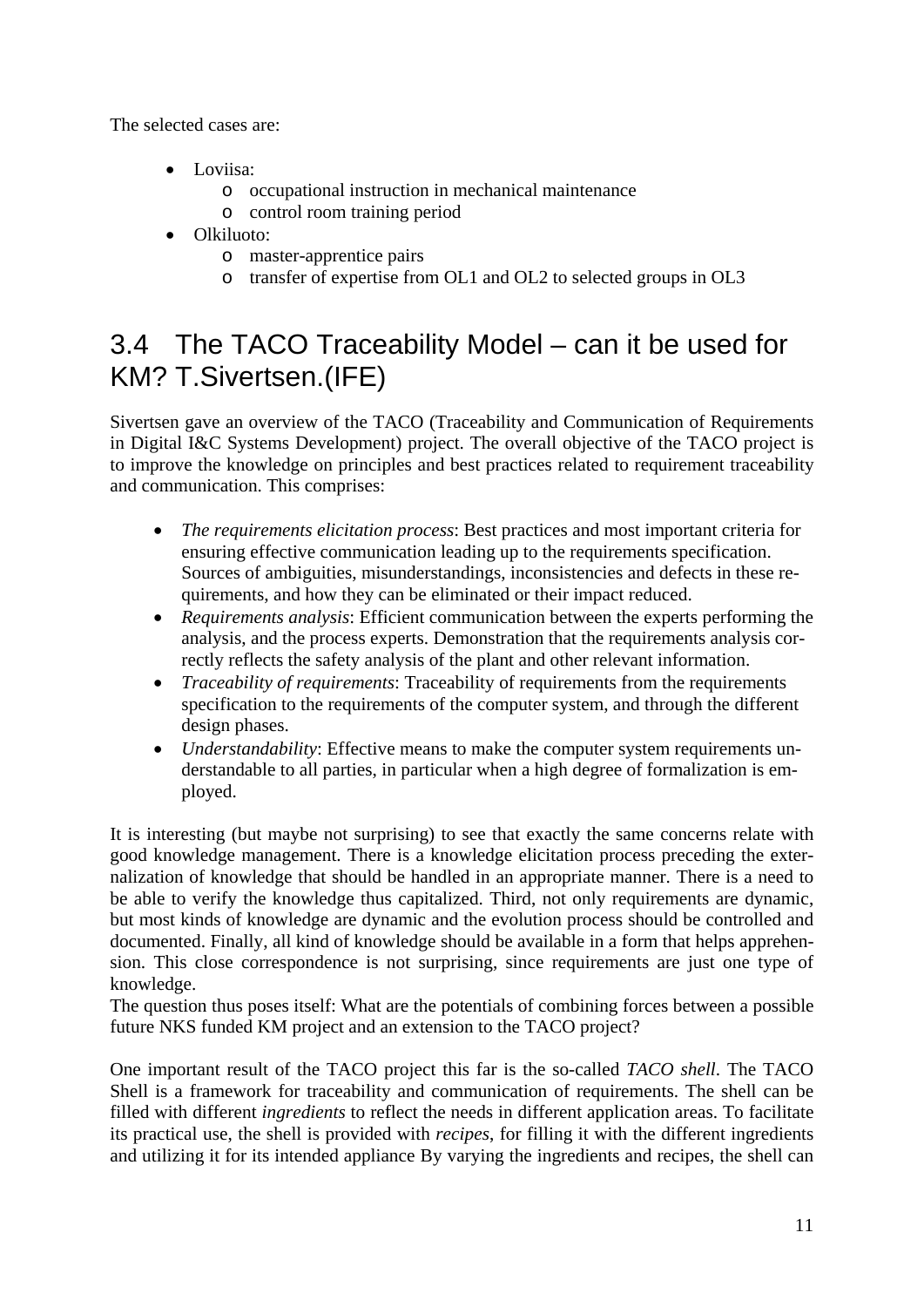<span id="page-13-0"></span>be used for the development of different kinds of target systems. The model facilitates traceability by representing requirements changes in terms of a change history tree built up by composition of instances of a number of change types, and by providing analysis on the basis of this representation. The introduction, changes, and relationships between different requirements, design steps, implementations, documentation, etc. are represented in terms of an extended change history tree. By complementing the model with appropriate terminology, data structures and guidelines for use, the model can be adapted to the different needs related to management of changes in computer-based systems, including safety-critical and securitycritical systems.

An interesting question is whether the TACO traceability model and the TACO shell can be applied to general knowledge management, and whether it can be used to control the dynamic development of knowledge. For several reasons, the totality of applicable knowledge will be changing as time pass by. New knowledge will emerge, some of it replacing obsolete knowledge. Also erratic knowledge may substantiate and later on there may be a need to retract to previously established knowledge.

### 3.5 The AKSIO project. Report on work process modeling to solve problems related knowledge management in the oil industry.(IFE)

Recently, staff at the Halden Project became involved in a fairly large research project for the oil industry. The project, called the AKSIO project, aims at uncovering how improved knowledge management may make tail-production profitable to the oil industry. The fact is that oil reserves on the Norwegian Continental Shelf are starting to dry out and unless something is done there will be no commercial oil fields left after 2020. There are many solutions to this problem and one of them is improved knowledge management. This corresponds closely to how the market forces are shaping the NPP industry after the deregulation of the electricity market. The AKSIO project focuses on the planning and implementation of the oil drilling process.

The Oil industry is characterized by decision making involving safety, high costs and potential revenues. Often one need to find a balancing point that measure costs against the possibility to earn money and dangers involved in bringing the oil up to the surface level. It is not always easy to calculate the economical and environmental hazards in a drilling operation since the geological conditions may not always be accurate to the point needed for risk-free drilling. Several kinds of knowledge need to be taken into account to make good decisions. The decisions are thus taken by a multi disciplinary group where effective communication is essential to the quality of the decisions taken.

Moreover, work may be sub-optimized both with respect to revenues/costs and safety. One organizational unit (like the drilling organization) may cut costs and thereby reduce both safety and/or income in the subsequent process (oil production). The reason for this is that people are rewarded based on a suboptimal measurement strategy and will thus perform in a sub-optimized manner. Obviously this is not in the interest of the organization, but is an effect of the management failing to create a work climate that favors cooperation on a sufficiently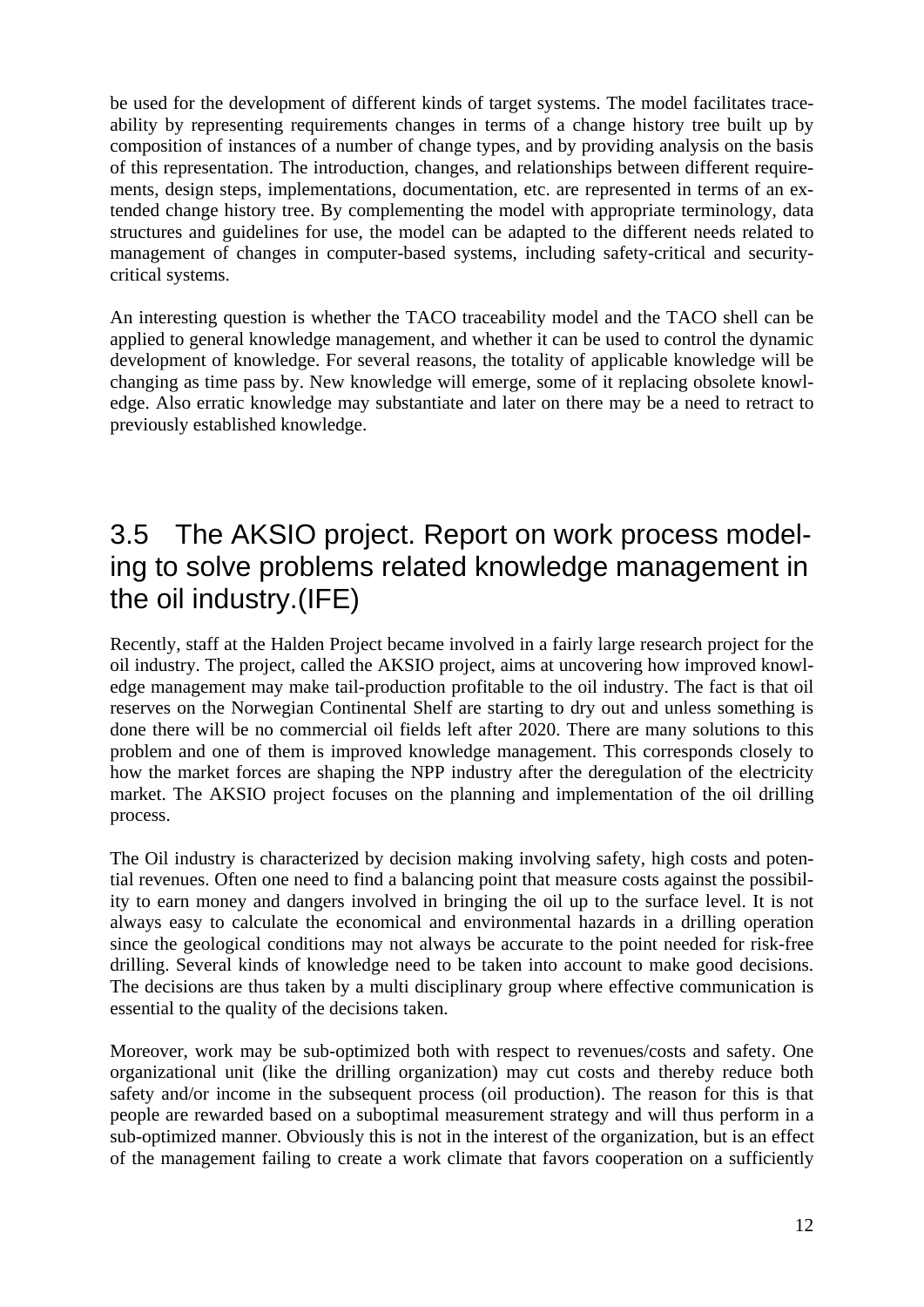wide level. There may also be a difference in time scope of the various desired effects that distort a proper view on the balance between safety/costs/revenues. Obviously, a reasonable level of safety is necessary to stay in business for a longer period of time. However, increased safety also increases the costs, while the revenues are temporarily decreased since the effects of increased safety are only observable over a long period of time.

One aspect that introduces risks is the impossibility of giving an absolutely certain prediction on the pressure from the formation through which the hole will be drilled. There is a pressure from the formation that needs to be counterbalanced by the drilling fluid circulating downwards inside the drilling string and then upwards through the annulus, the spacing between the formation wall and the drilling string. The drilling fluid serves several purposes. One purpose is to exert a given pressure on the formation wall so that it does not collapse. This is done by the pure weight of the drilling fluid, no pumps are involved. Another purpose is to transport the cuttings from the drilling upwards to the oil rig. However, if the weight of the drilling fluid is too high the circulation will stop and drilling fluid will instead seep into the formation. Oppositely, if the drilling fluid becomes too light, the fluids of the formation will seep into the drilling fluid and if too much in unbalance may trigger an uncontrollable blowout. These are dire consequences that one will have to control based on rather uncertain seismic data.

The planning of a drilling operation is highly complex and a lot of strategic decisions need to be taken by a whole group involving several disciplines. Several types of expertise need to cooperate to make a high-quality drilling plan, such as geologists, geophysicists, petrophysicists, drilling engineers, reservoir geologists etc. For such a large group of people to cooperate, the challenges to proper knowledge management are substantial. Unless due consideration is taken with respect to satisfactory management of safety relevant knowledge, safety may be jeopardized.

Several complex operations are routinely planned and implemented on the Norwegian Continental Shaft. They are all unique since the formation is not identical at different reservoir targets. In this way, the conditions are radically different from NPP industry where the production process follows the same path as long as it is kept within design conditions. In the oil industry, it seems to be an absolute necessity to be constantly worried about safety, or else a disastrous well blow-out may follow. In spite of this, people in the business speak about problems coming from a drilling plan of less quality than it could have been. Factors causing quality defects are:

- Planning teams are dominated by opinionated people that tend to disregard advices or piece of facts that come from not so outstanding people in the team.
- There is an unwillingness/inability to use previous knowledge in the planning of a new well. Part of this problem is that knowledge is not readily available. One spokesperson from Hydro states that 60% of the time is used in looking for relevant information.
- Inconveniences in using IT tools that could have been more useful if more integrated in the work processes.

The AKSIO project aims at looking for ways to deal with the above mentioned problems. A workflow modeling activity has been started to identify the main steps in the planning and implementation operations. In doing this one hopes to have a clear enough understanding of how the various steps in the planning operation depends on each other and what qualities (including safety relevant risks) that associate with the steps. The next move will be for the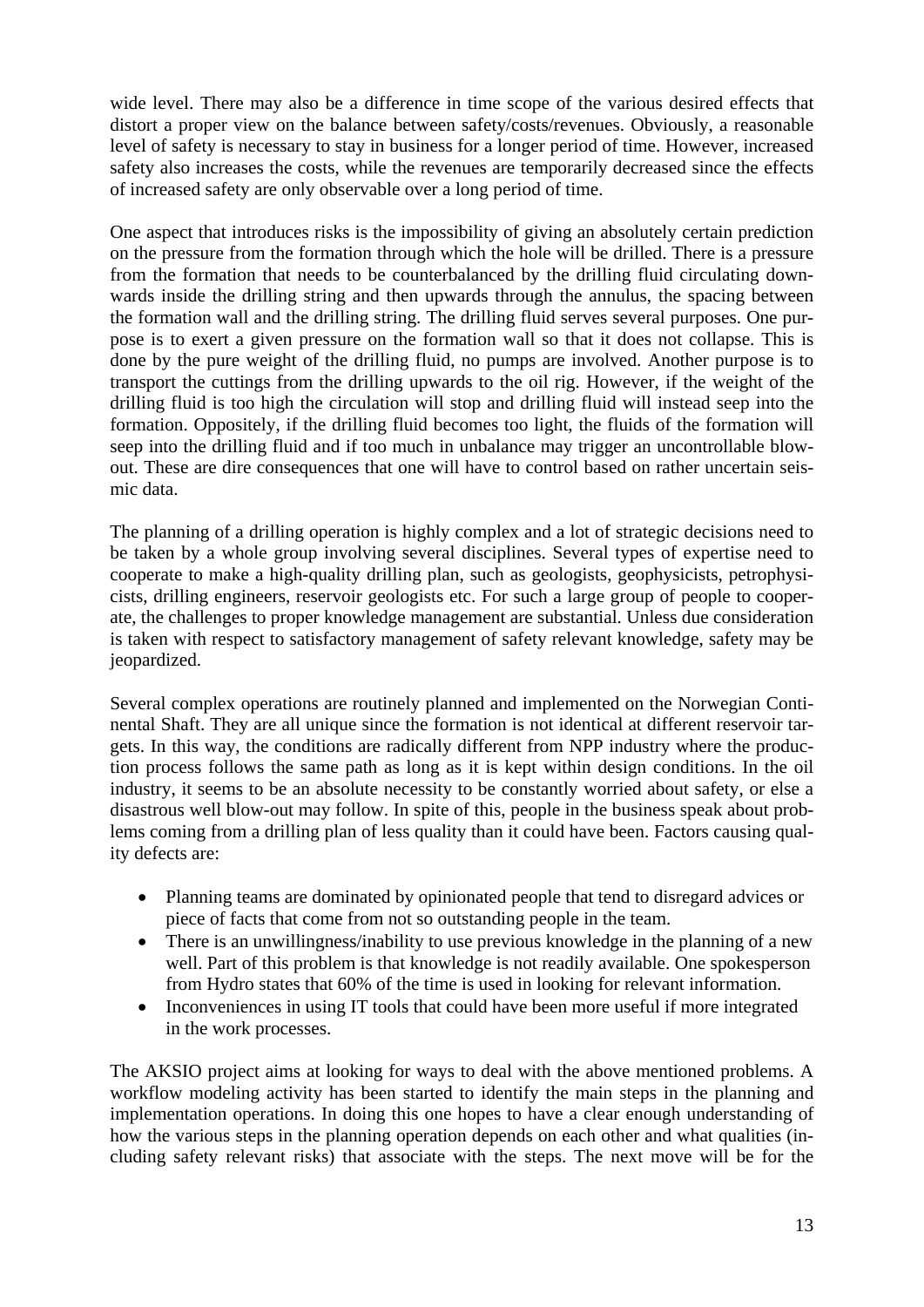<span id="page-15-0"></span>AKSIO project team to suggest improvements and further investigate around these improvements to have a better understanding if these solutions would improve the situation or not.

The preliminary experiences from the investigations suggest that the planning is rather unstructured and opportunistic. This is probably partly due to the complexity of the problem one tries to solve. Again, the opinionated people may take the lead and completely disregard potential safety problems that may cause problems during the drilling operation. Re-modeling of the work processes, re-educating people and/or introducing improved IT solutions may alleviate these problems.

Same kind of solutions may also be attempted for the NPP industry. Modeling of work processes may have the effect that activities done in the plant may be better understood, that more appropriate IT tools may be introduced and that crucial knowledge may be more easily identified.

## **4. Summary of general discussions.**

As can be seen from the workshop agenda given in the appendix, the workshop delegates were faced with a set of questions following the general presentations of the workshop. These questions were meant to stimulate the discussions. Thus it was not a requirement that all questions should be used. The questions were classified according to three main classes.

- A. How can understanding of the current situation be improved?
- B. How can knowledge be preserved?
- C. The Nordic Dimension.

Among these classes, the last class was considered the most important as it would be the basis for the recommendations given to the NKS. The following presentation of the discussion may obviously reflect conflicting viewpoints, and the summary must not be read as a consistent set of viewpoints on the role and importance of KM.

#### **A. How can understanding of the current situation be improved?**

#### **Is there any reason to believe that we will face problems related to loss of knowledge such as when people go into retirement?**

Some people believe that not enough is done to deal with KM problems of today. One weak point is the available documentation that may not be good enough. The language used in the documentation may not be stringent enough. For a large portion of the documents there are obvious potentials to remove ambiguities. However, this will incur high costs and only the most important knowledge can be improved for the activity to be cost effective.

A second point is that documentation is often produced during the development process. Proper quality assurance is thus a key to completeness, consistency etc. Development and documentation should never be a single person activity. Teamwork will improve the quality of both development and documentation.

The issue of outdated design solutions was also touched upon. Archaic design solutions may seem uninteresting for today's staff, but may be very important in a situation of reengineering.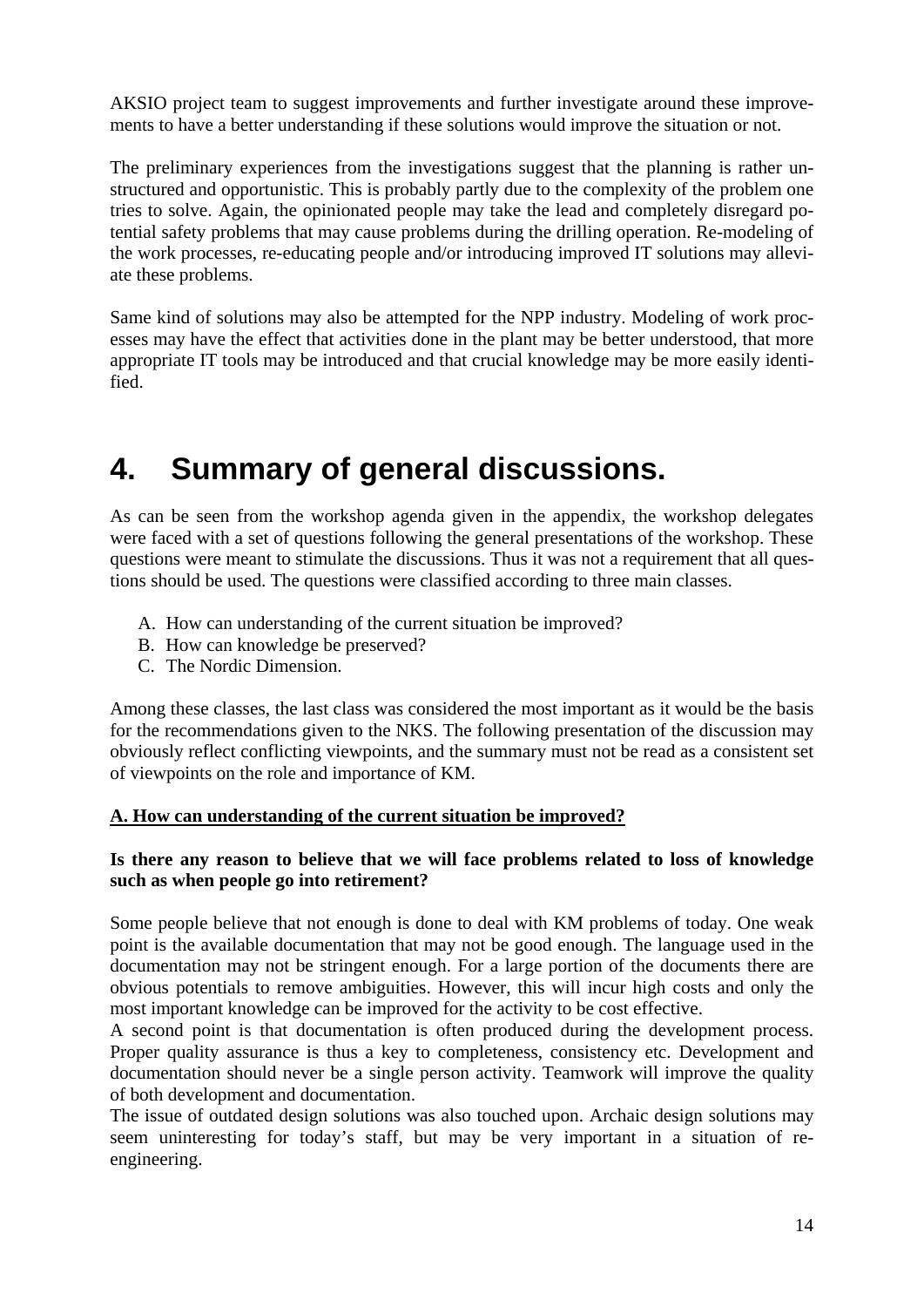Not amenable to documentation is purely tacit knowledge. It is uncertain if tacit knowledge is appropriately tended to today in the Nordic NPP industry.

#### **Are there any financial drivers in the quest for better knowledge management (effect of the deregulation in the electricity market)? What is being done to shorten revision periods?**

The application of KM will always reach a balancing point, when additional spending will not be cost effective. Still it is believed that we have not reached this point quite yet and that knowledge management does not always mean high-cost knowledge elicitation. In particular, it is still possible to implement organizational measures that would afford better knowledge management. The workshop delegates did not take any position as to whether the future electricity market would change the balancing point of cost-effective KM or if further efficiency improvement of work processes (like revision periods) would be needed some time into the future.

#### **Organizational prerequisites and motivation. What is the role of the senior management? How can knowledgeable persons in the organization be motivated? How can KM be more prioritized?**

Senior management need to be good examples. All managers need to indulge in good KM practice in order to expect from sub-ordinates to focus on the same kind of practices.

Another problem with KM is that knowledge assets are not taken into account in financial book keeping. No price tag is put on knowledge assets and it will thus not influence the revenues of the enterprise.

Organization must emphasize social gatherings as an important mean to sustain good communication channels in an organization. Job rotation is another important mean to keep communication channels open.OL1 & 2 are very similar so they use crew rotation as a mean to keep communication channels open. Experiences from Forsmark 1&2 are not that encouraging. Also Ringhals will probably have some problems to achieve the same effects due to differences between the units.

It is important to have high quality work processes as this may be one of the best means to secure better KM. By integration of KM in the daily/regular routines, it will be given a chance to go on in the long run.

Involving safety authorities in the work for better KM is probably very important. Many safety authorities have already engaged in the definition of KM requirements and will probably have a role to play here in order to enforce better KM in the plants. One example on this was mentioned in referring to STUK's work to define requirements to the education and training of operators such as [7] and [8].

Both STUK and SKI presented papers at the recent IAEA conference on KM in Saclay, Paris [9][10].

STUK adopted the systematic approach to training in early 90's, this method is based on IAEA TECDOC 1254 (2001). A very stable work force of STUK eliminated much of the need for training. In 2001 the systematic approach was revitalized to assure adequate in-house competence at STUK. Central to this effort is a method called *competence analysis.* Competence analysis is in common use by the public sector and governmental organizations in Finland. STUK adjusted this method to fit own needs. The model apply four different competence categories: substance related, management skills, common working skills and STUK related working skills. These were further defined by listing various competence fields.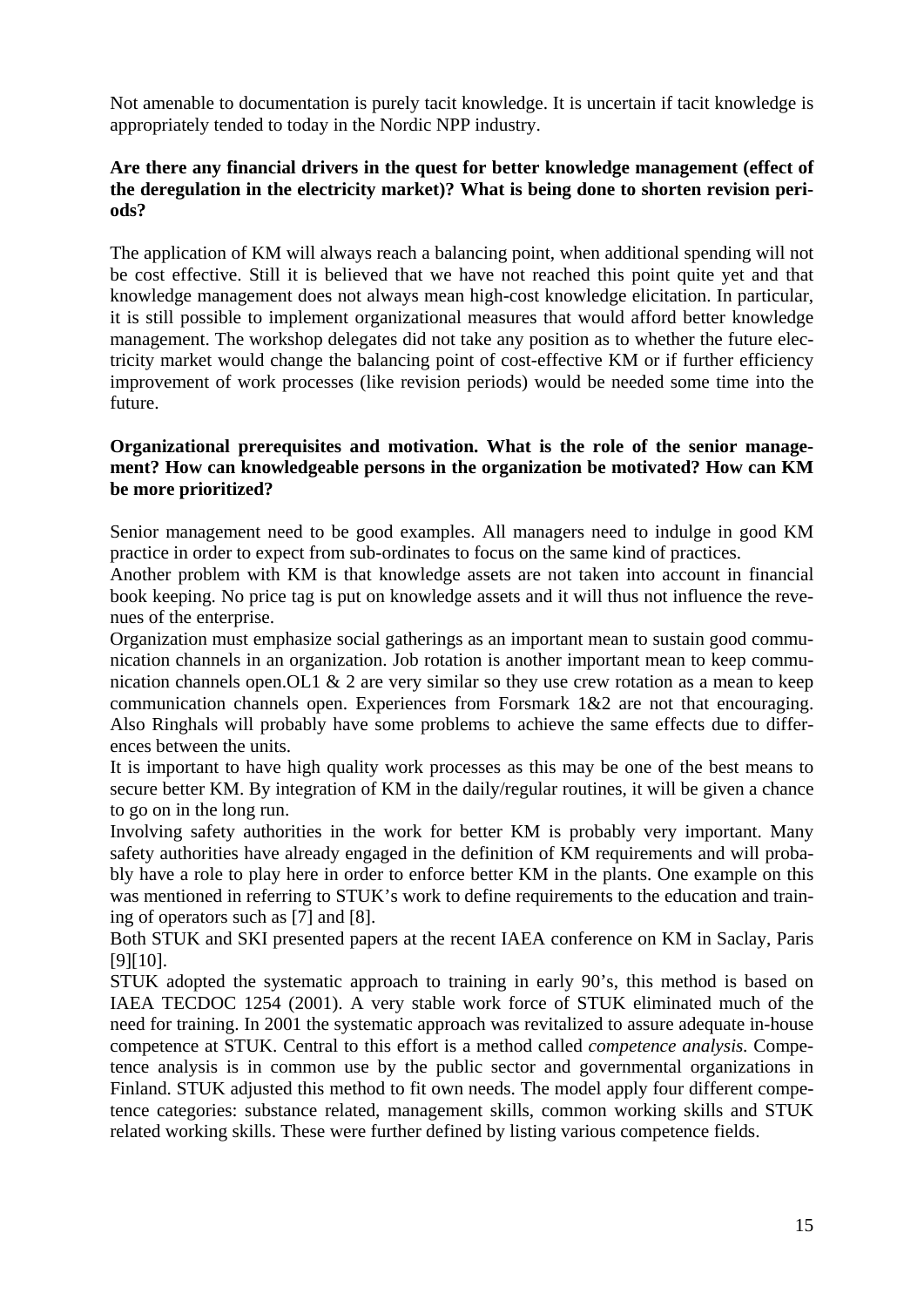This resulted in more than 80 competence areas related to nuclear safety and 7 of those were common to all kind of experts.

In [10], SKI talks about the need to educate professionals by financing an adequate number of university places and professorates. The main mean to achieve this has been co-operation between the authorities, the Swedish Centre for Nuclear Technology and major Swedish universities. A prediction of the needed number of persons to be recruited has been made and with the present level of education there will be no problems with staffing in the near term future.

#### **What measures can be taken to identify and delineate the knowledge that really matters?**

Key competence areas have been proposed by many NPP organizations even though these have not been taken down to a sufficiently detailed level. WENRA have had an activity on this. LEARNSAFE is another project that may have contributed something to the understanding of key competence areas [11]. According to one of the workshop delegates, the LEARNSAFE projects deal with the following key competence areas:

- 1. Knowledge and competencies that are needed for operating and maintaining the nuclear power plant.
- 2. Knowledge and competencies that are connected to the own plant, its structure and its behavior in transients and accidents.
- 3. Knowledge and competencies in nuclear technology in general that includes nuclear science and technology in areas that are not directly connected to a specific plant.
- 4. Knowledge and competencies that are connected to laws and regulations in the nuclear field.
- 5. Knowledge and competencies that are connected to behavior and handling of nuclear fuel and waste.
- 6. Knowledge, competencies and skills that are connected to the management of intellectual resources and including the management of people and organizations.
- 7. Knowledge and competencies that are connected to the management of knowledge and practices.
- 8. Knowledge and competencies that are connected to finances and money.
- 9. Knowledge and competencies that are connected to the management of projects.
- 10. Knowledge and competencies connected to the management of contacts and relationships to the society.

Other people still believe it will be very complicated to identify significant classes of knowledge. Some may even think that one should not waste resources on this.

#### **How can the quality of documented knowledge be assessed?**

Software quality measures may be applied for to assess quality of existing documentation. Still certain things remain unsolved. NPP utilities have a fairly good update procedure for existing documentation. The most important (FSAR, PSA) are routinely updated every third year (in addition to updates whenever anything is changed). The usability of the documents is also important, allowing crew to access pertinent information in a facilitated manner.

#### **How can knowledge management facilitate effective communication between people of different background and expertise?**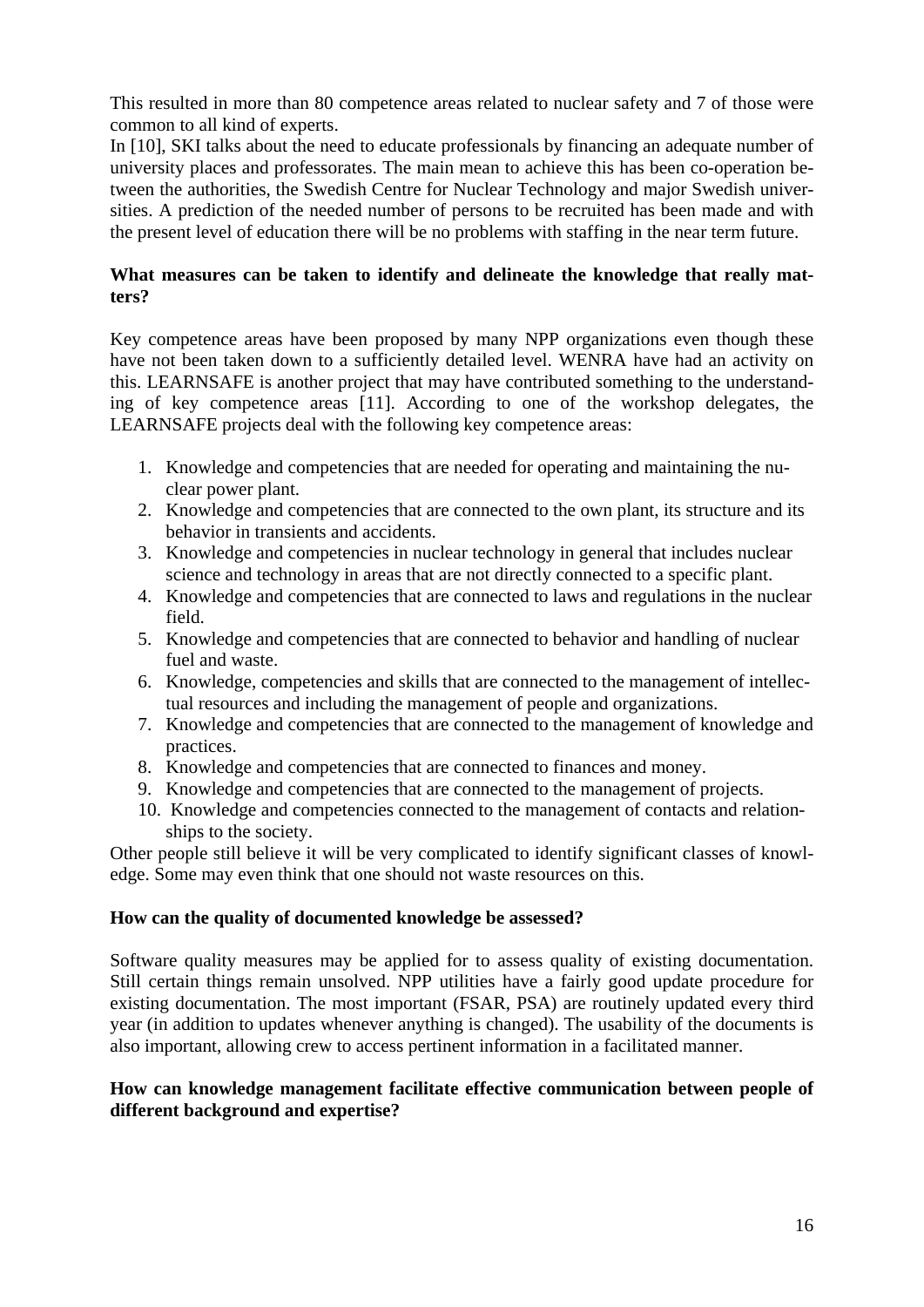The TACO project has addressed this issue in their requirement specification communication rumination. In a requirement/design situation it is often needed that end users communicate with designers. This is often a challenging task. To facilitate this communication, the TACO project suggest introduction of different kind of perspectives on the same knowledge. This may imply a translation process that will use a dictionary to translate problems formulations belonging to one perspective into the vocabulary of another perspective. It may be a particular challenge to keep the two views consistent. One example is when constructing operation procedures from other types of technical documentation. This extracts the technical information and the implications so that can be more readily applicable by the operators. Since there is a manual construction, there may be a possibility that the two views on the process may become inconsistent or outdated. More efficient knowledge management would address this maintenance and re-usability problem and it may thus be maintained that KM will indeed facilitate communication among people. Still, lack of communication is often an organizational problem and organizational measures to increase communication may often be the appropriate focus when improving KM. The question was raised if there exists communication problems within utilities today. For instance, communication between field operators and control room crew may in certain non-routine situation be a challenge because they have a partially nonoverlapping vocabulary. Communication within the central control room crew is trained in simulator. Still information dissemination may not be extensive enough among shifts and departments.

#### **B. How can knowledge be preserved?**

#### **What tools are being used by the industry today to document knowledge? Are there any plans to introduce new tools?**

MS Words is an extensively used tool that will be used for many years to come. However, incompatibilities between various Word versions may cause problems in reading old documents. Other tools typically being used are various databases, CAD systems, Intranet. It is a widespread opinion that it is important to have a database of core-competencies and to have a plan on how to preserve that knowledge within the organization associated with that database. Such information is normally elicited by interviewing work leaders. There is definite knowledge about tools to be introduced in Nordic NPPs in the time to come.

#### **Can operator support system be integrated with KM systems to enhance KM solutions?**

In principle yes, but there are problems with safety and security that requires operator support systems to exists totally isolated from documentation systems.

#### **What kind of challenges is related to tacit knowledge at the moment?**

In reference to Hyttinen's presentation one may say that the most important aspects are:

- The forthcoming retirement of a large proportion of staff, especially certain types of experts.
- Apprenticeship requires resources and time. There is a tendency that sufficient resources are not allocated to management of tacit knowledge.
- Experts possessing the tacit knowledge may lack abilities in teaching and guiding.
- Tacit knowledge is self-evident for the expert and may thus not be identified as something that should be transferred to other people.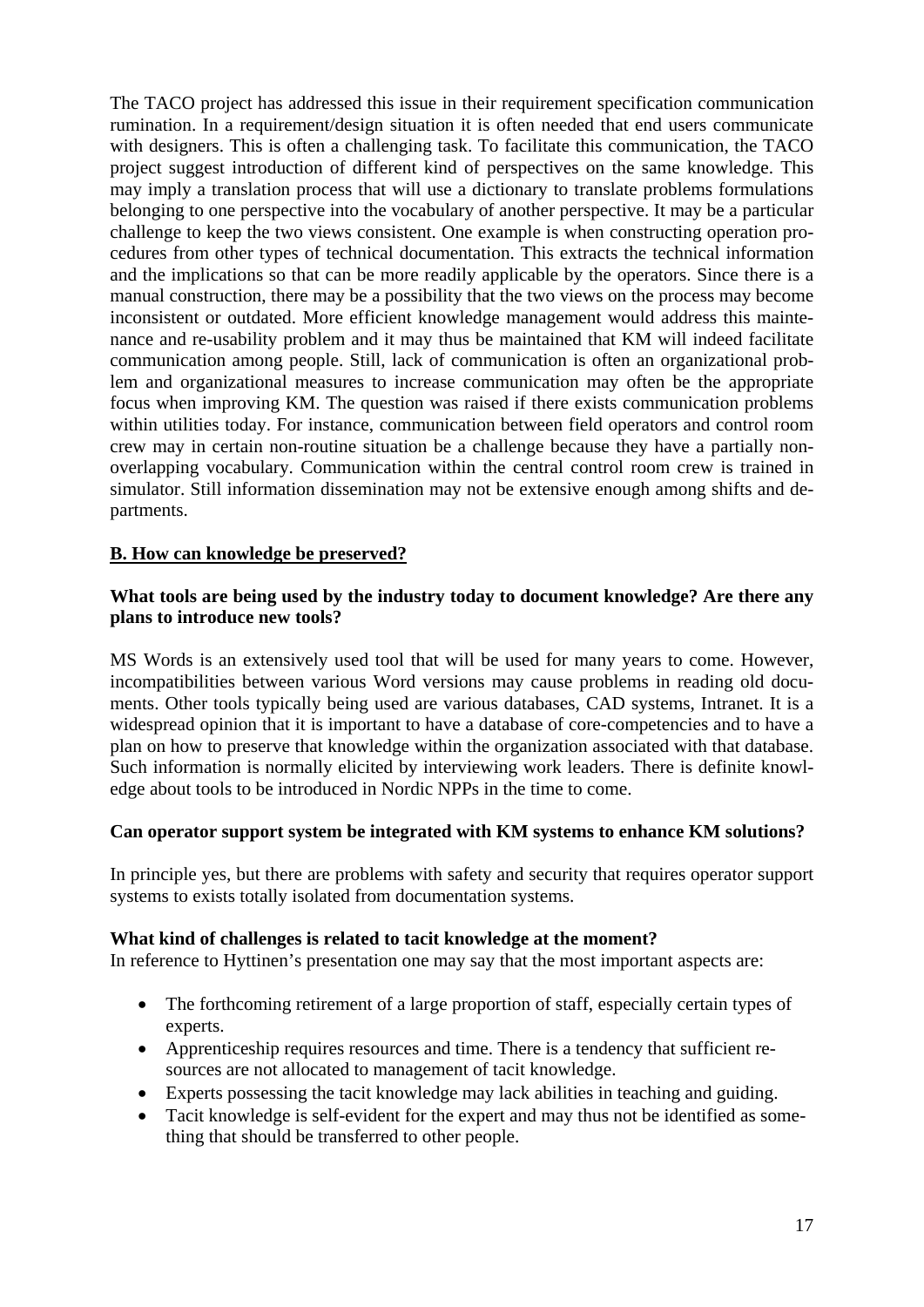- Documenting tacit knowledge can be impossible/ unpractical. Thus mentoring which is costly need to be applied.
- All tacit knowledge is not worth transferring. It is important to identify exactly what should be passed on to other staff members.
- Building a new NPP and managing knowledge of the process. Some of this knowledge may be tacit and there may be no provision for this knowledge to persist into the operation phase.
- Develop training to transfer also tacit knowledge, making this a routine task of all operator/staff training.

#### **How can management of tacit knowledge be integrated into a total knowledge management solution?**

Competence (including the one based on tacit knowledge) should be mapped so that competence may easily be located when it is required irrespective whether it is tacit or has already been externalized. There should also be a plan on how to preserve the knowledge. For instance, there is a need to plan for (re-) education to be sure that a sufficient level of competence is always kept within the organization. TAITO (Finnish for 'skill') is a TVO system that implements such yellow page functionality with features for knowledge/skill preservation.

#### **C. The Nordic Dimension.**

#### **What about Nordic research cooperation? What topics are the most promising?**

The cooperation between Nordic countries seems very relevant. It encourages the sharing of experiences between utilities affording better KM solutions on the individual plants. It is required that any research activity be multi-disciplinary, because knowledge management very much rely on human/organizational/technological elements to work together. Using spin-offs from the TACO project may possibly be combined into a proposal. The relationship between Quality Management and KM is another possible track. Yet another possibility is the assessment of current documentation. In particular evaluation of the plant documentation in the perspective of the whole plant life-cycle could be interesting. Delegates that have worked with identification of competence areas prefer to continue investigation of this particular aspect. Existing competence areas need to be further detailed to be sure that the plant really possess the competences it needs, also in the future.

#### **Establishing guidelines on introducing KM related methods and systems into the utilities.**

The workshop delegates were not sure if such guidelines are needed. In all cases, the guidelines must take into account solutions that are available already (even though they are only functional in parts).

#### **Can Nordic portals for sharing experience be erected?**

International organizations like WANO and IAEA have already implemented portals offering this kind of functionality. Human networks of information exchange are already in place. Several of these are arranging meetings a number of times a year, so the needs for portals may thus be smaller than otherwise. One such initiative is the ERFATOM organization that connects to the incidents reported by WANO as well as incidents in the Nordic NPPs. The infor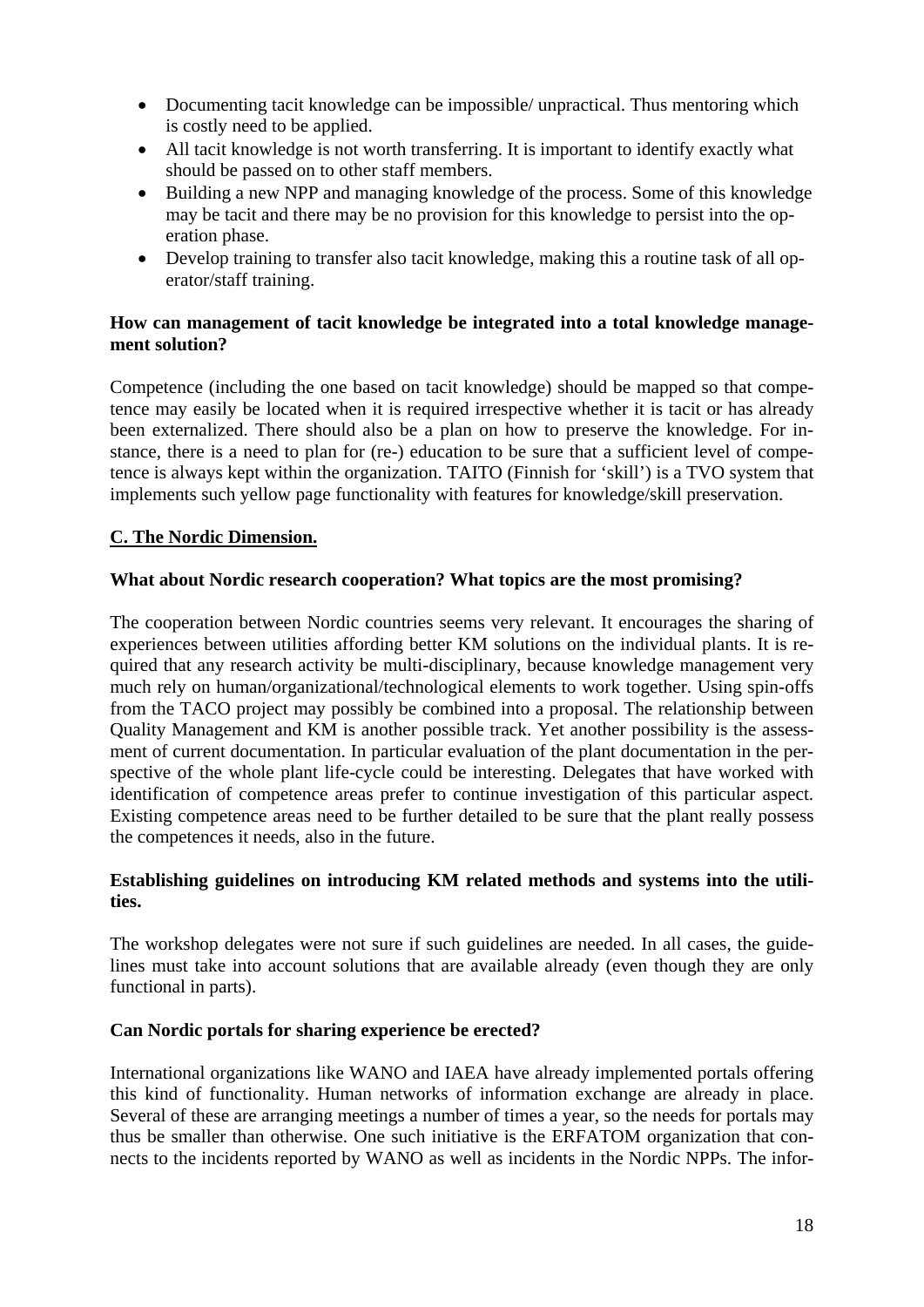<span id="page-20-0"></span>mation thus acquired pertains to Westinghouse Atom type of plants and in addition to Westinghouse the following NPPs organizations are associated: Forsmark, Ringhals, Barsebäck, OKG, TVO and KSU. KSU is manages the administrative work which among other things is to identify those documents that may be relevant to the Nordic utilities. KSU also adapts their training program to reflect important incidents that have been reported. The information is distributed further on to contact persons for the various associated NPPs. Other examples of such networks are working groups on technical specifications, maybe working under the auspices of some international NPP organization or vendor. Language barriers may cause a problem. Even though the lingua franca is English, the communication between Finnish and Swedish plants may be inhibited because a foreign language needs to be applied.

#### **How can KM thinking be incorporated into the (re-)education of NPP professionals? How can universities and utilities cooperate on this issue?**

Plant personnel have various types and levels of education. Thus there is no possibility to introduce Knowledge Management education at the basic stages of their education. Graduate courses on KM may be arranged, but there was a certain reluctance among some of the workshop delegates to believe that people will attend this type of courses. The effects of the courses are also disputable. Still 1-2 weeks courses may have a certain effects if they are well planned and may inspire plant personnel to explore the potentials of Knowledge Management.

The priorities of the individual plants are to a large extent governed by the requirements laid down by the licensing authorities. Any requirement with respect to work processes or documentation (e.g. FSAR/PSA) will be adhered to by the utilities and there is a tendency that any non-mandatory activity will only be attended to if deemed necessary in the short-term perspective. In the de-regulated electricity market the margins of profit are very narrow and the utilities are reluctant to deal in activities which do not save money or increase revenues. Thus, it seems necessary that licensing authorities adjust their requirement to force utilities to take improved KM more seriously.

## **5. Recommendations of the Workshop.**

There was no clear recommendation given by the workshop. Establishing good knowledge management routines is recognized by many utilities. However, there seem to be no real consensus on what should be focused on in the present situation. Maybe the most pressing problem is to avoid undesirable consequences of the massive retirement soon to follow. Still, there is no consensus on what those consequences might be, and what should be done to avoid them.

There is neither any clear signal from the safety authorities on how to approach the problem. This puts the utilities in a limbo on how to deal with the problem. Without clear indications from the safety authorities it is doubtful that the utilities will prioritize KM to the degree that will be needed to deal systematically with the problem. KM requires substantial investments, and utilities are reluctant to initiate any activity without knowing whether it will be required (by safety authorities) or what effect it will have on the financial surplus in the years to come.

Deliberating the good responses received by the organizers when contacting people it seems that wavering from the plant management may be one of the reason that the participation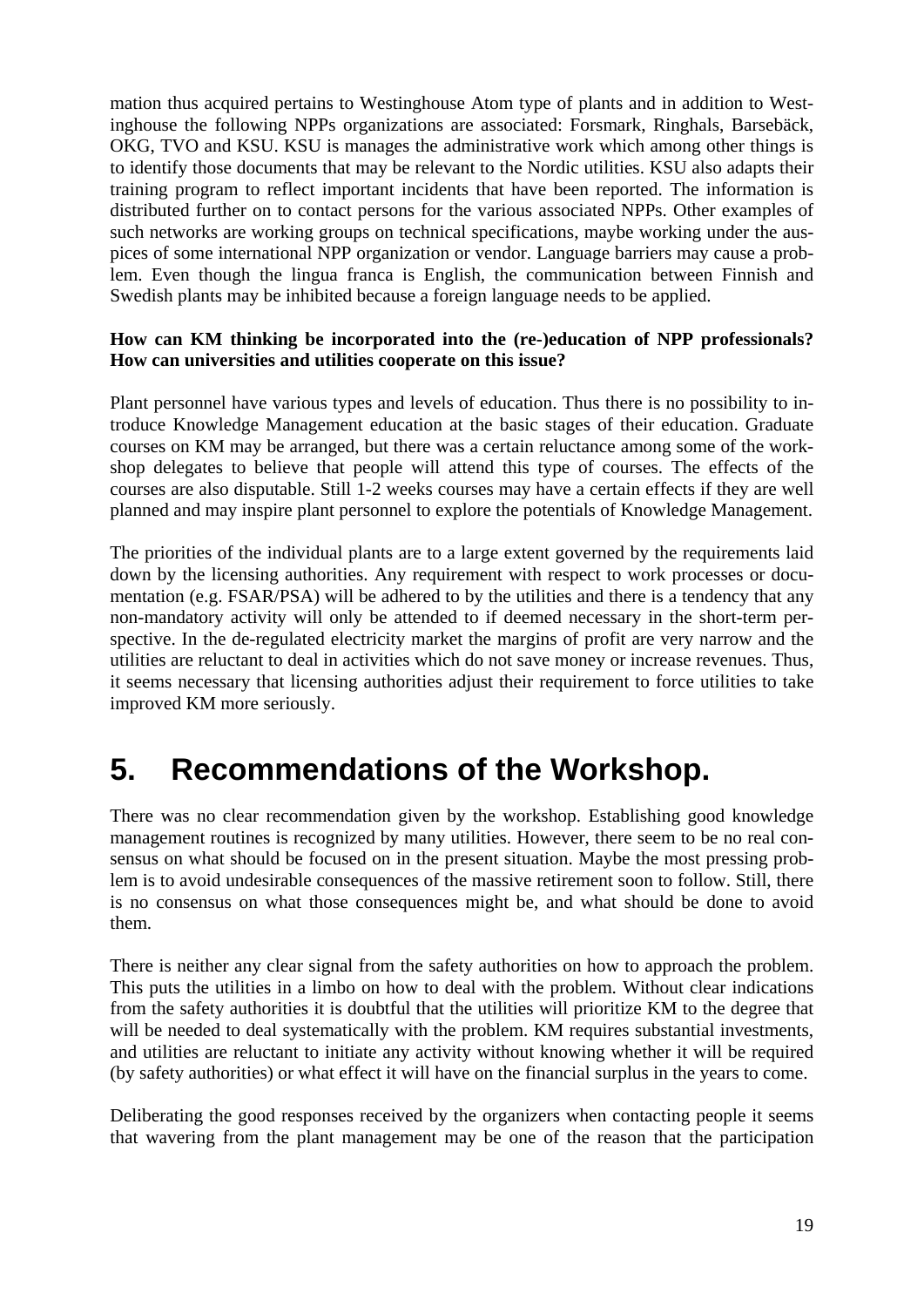<span id="page-21-0"></span>turned out this low. Plant staff is notoriously weighed down with various tasks, and will have to prioritize according to directives given by the management.

Thus, it seems natural at this stage to proceed with exploratory work, investigating the consequences of massive retirement on plant operation. The recruitment of new NPP professionals seems to be under control within in the Nordic countries, while the situation with respect to knowledge transfer from one generation to the next seem to be much more uncertain. This is especially true with respect to tacit or undocumented knowledge. Taking into account the experiences from the workshop, it seems that under present conditions it will be difficult to have access to the experiences and viewpoints of the utilities unless a certain portion of the work is actually handled at the utilities themselves. Only modest investments from the utilities themselves must be expected in the short term, until the view on knowledge preservation and dissemination has been consolidated and materialized in material requirements from the safety authorities.

## **6. References**

<span id="page-21-1"></span>**[1]** P. Quintas: *Head Back to the Business Cafe*. The Independent, London, February 4, 1999 **[2]** D. Leonard-Barton: *Wellspring of Knowledge: Building and Sustaining the Sources of Innovation*, Boston: Harvard Business School Press, 1995

**[3]** *Articulating and integrating innovation in business* by IBM Global Services. Available at <http://www-1.ibm.com/services//files/Gsw1200f.pdf>

**[4]** Reiman, T. & Oedewald, P. (2002). *The Assessment of Organisational Culture – a Methodological Study*. VTT Research Notes 2140. Espoo: VTT.

**[5]** L. Hyttinen, N. Rintala: *Methods for sharing Tacit Nuclear Knowledge and Expertise*. Paper presented at the International Conference on Nuclear Knowledge Management: Strategies, Information Management and Human Resource Development, 7-10 September 2004, Saclay, France

**[6]** L. Hyttinen, N. Helminen: *The Role of Tacit Knowledge and the Challenge in transferring it in the Nuclear Power Plant Context.* Paper presented at the International Conference on Nuclear Knowledge Management: Strategies, Information Management and Human Resource Development, 7-10 September 2004, Saclay, France

**[7]** YVL 1.6 Nuclear power plant operator licensing, 9 Oct. 1995

**[8]** YVL 1.7 Functions important to nuclear power plant safety, and training and qualification of personnel, 28 Dec. 1992

**[9]** K.Koskinen: *Assuring Future Competence in Nuclear Safety in Finland*. Paper presented at the International Conference on Nuclear Knowledge Management: Strategies, Information Management and Human Resource Development, 7-10 September 2004, Saclay, France

**[10]** G. Löwenhielm, T.Lefvert: *Assuring Nuclear Safety Education into the 21st Century in Sweden.* Paper presented at the International Conference on Nuclear Knowledge Management: Strategies, Information Management and Human Resource Development, 7-10 September 2004, Saclay, France

**[11]** B. Wahlström, C. Rollenhagen: *Issues of Safety Culture;Reflections from the LEARNSAFE project,* paper presented at the Forth American Nuclear Society International Topical Meeting on Nuclear Plant Instrumentation, Controls and Human-Machine Interface Technologies (NPIC&HMIT 2004), Columbus, Ohio, September, 2004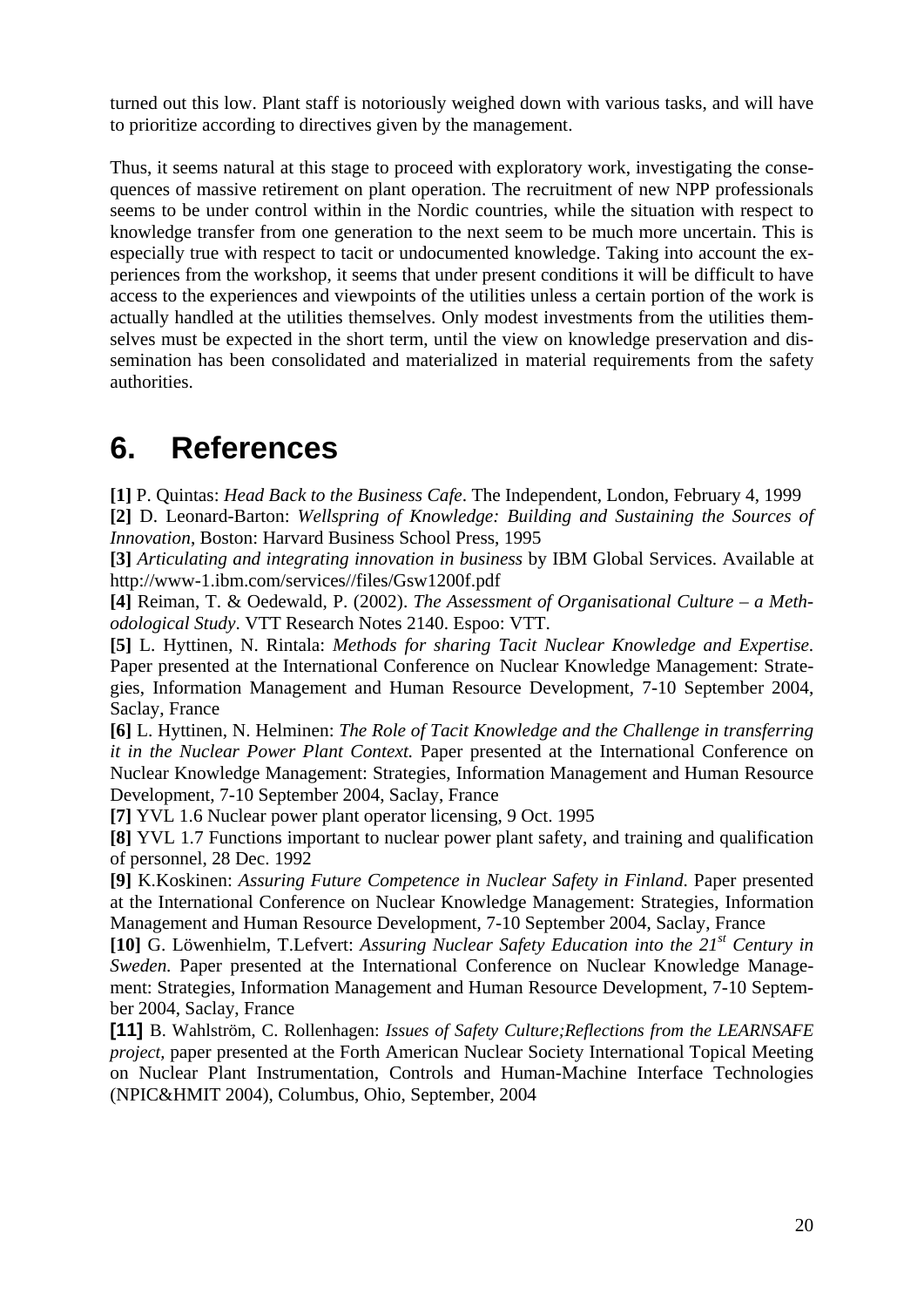# <span id="page-22-0"></span>**7. Appendix: Workshop Agenda.**

Thursday  $7<sup>th</sup>$  October:

*9.00 Welcome.* 

*9.10 Presentations:* 

- A survey of KM activities worldwide with an emphasize on NPPs S. Nilsen
- Knowledge Management in NPPs O. Ventä.
- Enhancing the transfer of expert know-how at the Finnish NPPs L.Hyttinen
- The TACO Traceability Model can it be used for KM? T. Sivertsen.
- The AKSIO project. Report on work process modeling to solve problems related knowledge management in the oil industry.

*12.00 Lunch.* 

*13.00 Structured discussions.* 

### **A. How can understanding the current situation be improved?**

- Is there any reason to believe that we will face problems related to loss of knowledge such as when people go into retirement?
- Are there any financial drivers in the quest for better knowledge management (effect of the deregulation in the electricity market)? What is being done to shorten revision periods?
- Organizational prerequisites and motivation. What is the role of the senior management? How can knowledgeable persons in the organization be motivated? How can KM be more prioritized?
- What measures can be taken to identify and delineate the knowledge that really matters?
- How can the quality of documented knowledge be assessed?
- How can knowledge management facilitate effective communication between people of different background and expertise?

### **B. How can knowledge be preserved?**

### **How can knowledge be encoded/formalized and maintained?**

- What tools are being used by the industry today to document knowledge? Are there any plans to introduce new tools?
- How can standard document management be transformed into/used by KM systems?
- Can operator support system be integrated with KM systems to enhance KM solutions?
- How can undocumented knowledge be elicited and documented?
- How can QA and KM be integrated? Are there any problems related to security/safety?
- How can diagrammatic methods, e.g. the diagram types in UML, facilitate knowledge management?
- Is it possible to define concepts like "knowledge patterns", "knowledge modules", "knowledge structures", "distributed knowledge", etc. and utilize this in a systematic approach to knowledge management, in particular when handling large amounts of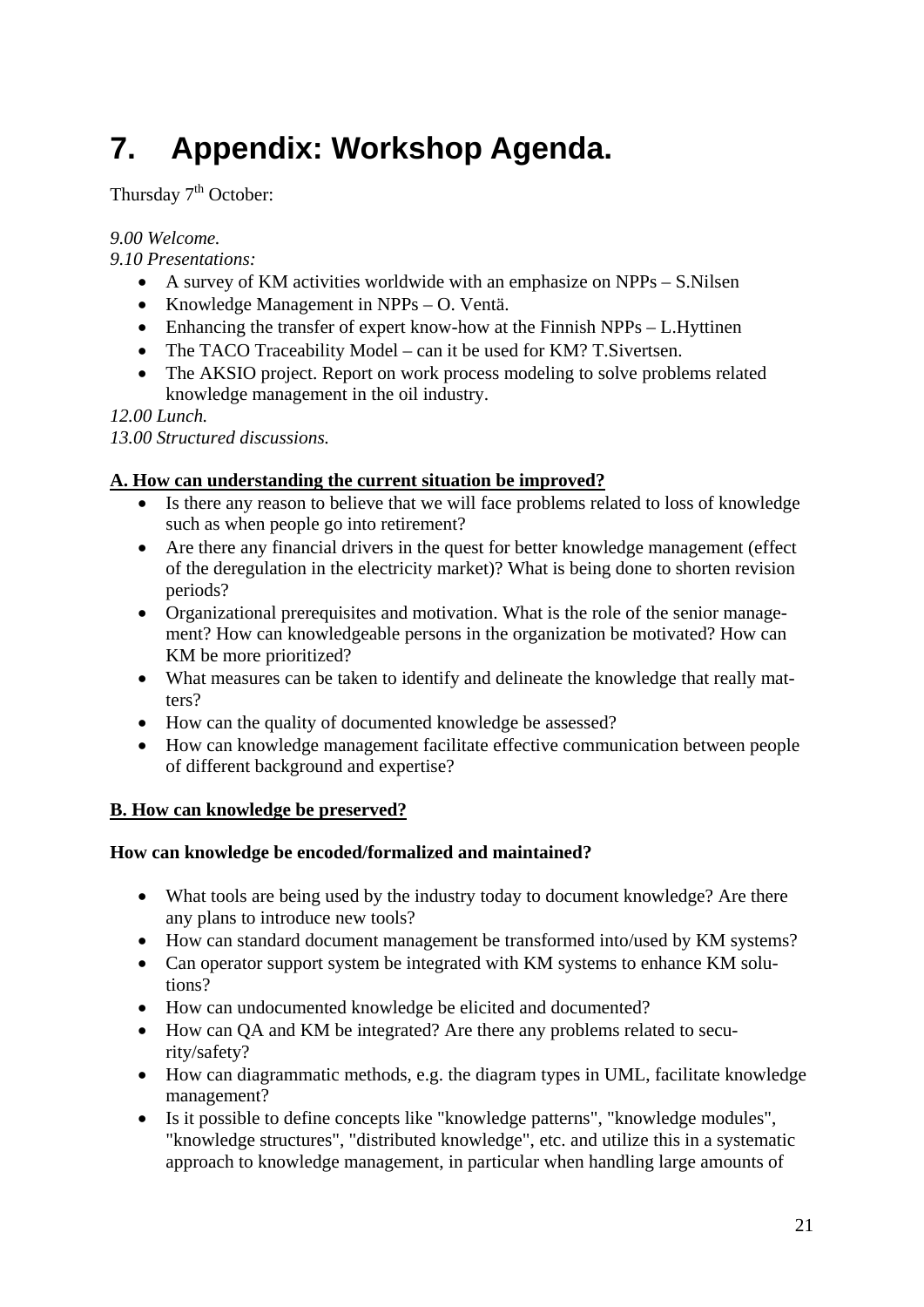knowledge and information? Can such concepts facilitate analysis of the knowledge within an organization to identify incompleteness or inconsistencies?

- Revision of knowledge vs. revision of system requirements: What can knowledge management learn from requirements management, and vice versa? Do we need a methodology for managing revisions of knowledge, and if so, can we do this by technology transfer from the requirements management area? What are the possibilities for technology transfer the other way around?
- How can we eliminate, or reduce the impact of, sources of ambiguities, misunderstandings, inconsistencies and defects in the represented knowledge?
- How can knowledge management be utilized to facilitate changes within an organization? Relations to change management?

#### **What knowledge cannot be formalized (tacit knowledge)?**

- What is tacit knowledge?
- What is the role of tacit knowledge at NPPs?
- What kind of challenges is related to tacit knowledge at the moment?
- How is it being currently transferred?
- Are there some efforts going on to enhance the transfer of tacit knowledge at the NPPs?
- How can management of tacit knowledge be integrated into a total knowledge management solution?

#### **C. The Nordic Dimension.**

- What about Nordic research cooperation? What topics are the most promising?
- Establishing guidelines on introducing KM related methods and systems into the utilities.
- Portals for sharing experience.
- What about exchange of experiences? Are there any reports on cooperation on KM across Nordic utilities?
- How can KM thinking be incorporated into the (re-)education of NPP professionals? How can universities and utilities cooperate on this issue?

This list of topics to touch on is only tentative and additional topics may be suggested freely by the participants of the workshop.

19.30 Dinner at Halden Klubb.

Friday 8<sup>th</sup> of October:

9.00 Recommendations from the workshop. What should be in the report to be submitted to NKS? What are the major challenges being faced by Nordic NPP utilities today? What is the potential benefit of concerted actions? Discussion

10.45 Summary of the workshop. 11.00 Lunch